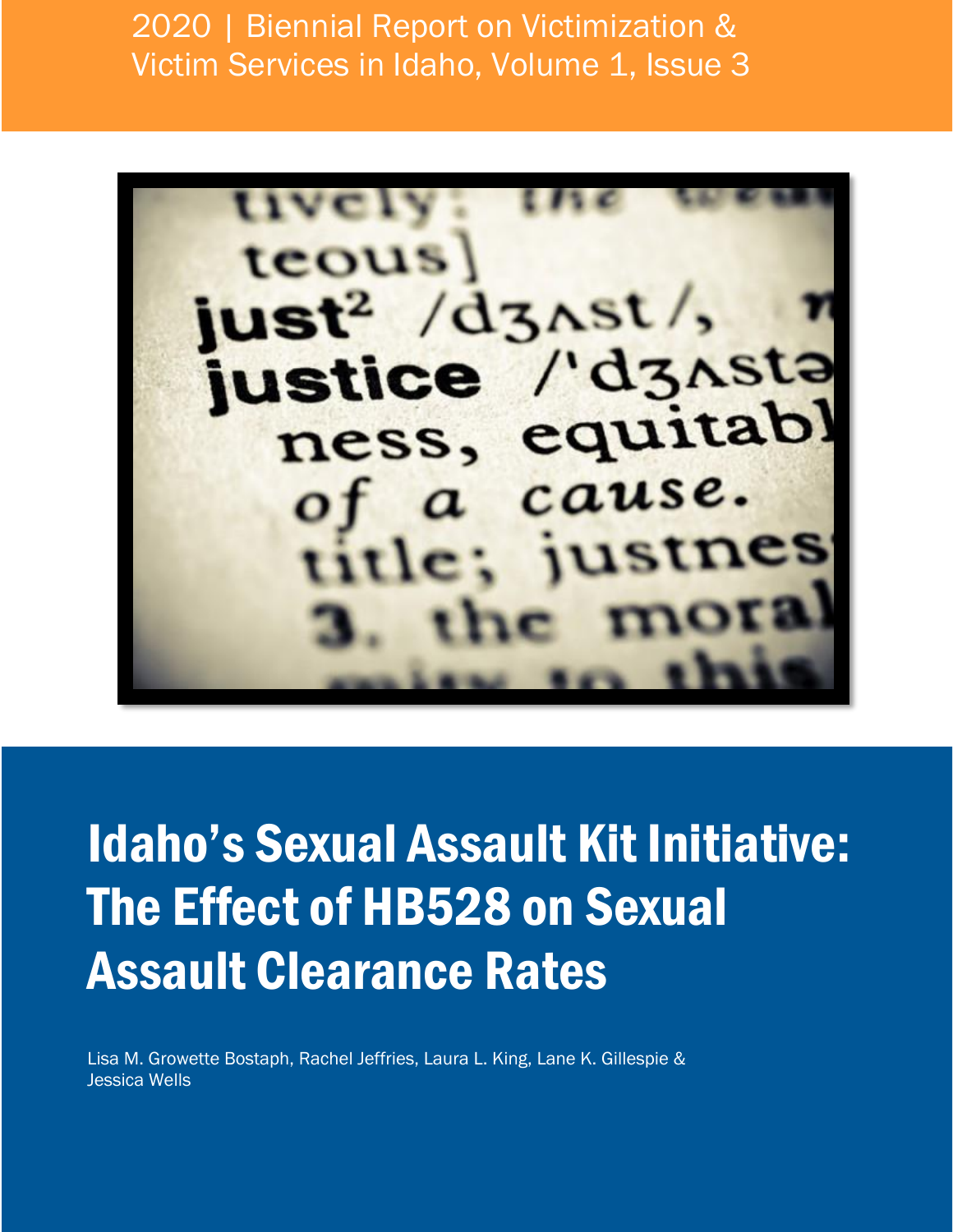# Idaho's Sexual Assault Kit Initiative: The Effect of HB528 on Sexual Assault Clearance Rates

The Biennial Report on Victimization & Victim Services is a series of papers on the state of victimization, response to victimization, impacts of crime on victims, and victim services in Idaho. The project is funded by the Idaho Council on DV & Victim Assistance. For more information on the project, watch the introductory video at [https://www.boisestate.edu/sps](https://www.boisestate.edu/sps-criminaljustice/victimization/)[criminaljustice/victimization/](https://www.boisestate.edu/sps-criminaljustice/victimization/) or contact Dr. Lisa Growette Bostaph at lisabostaph@boisestate.edu.



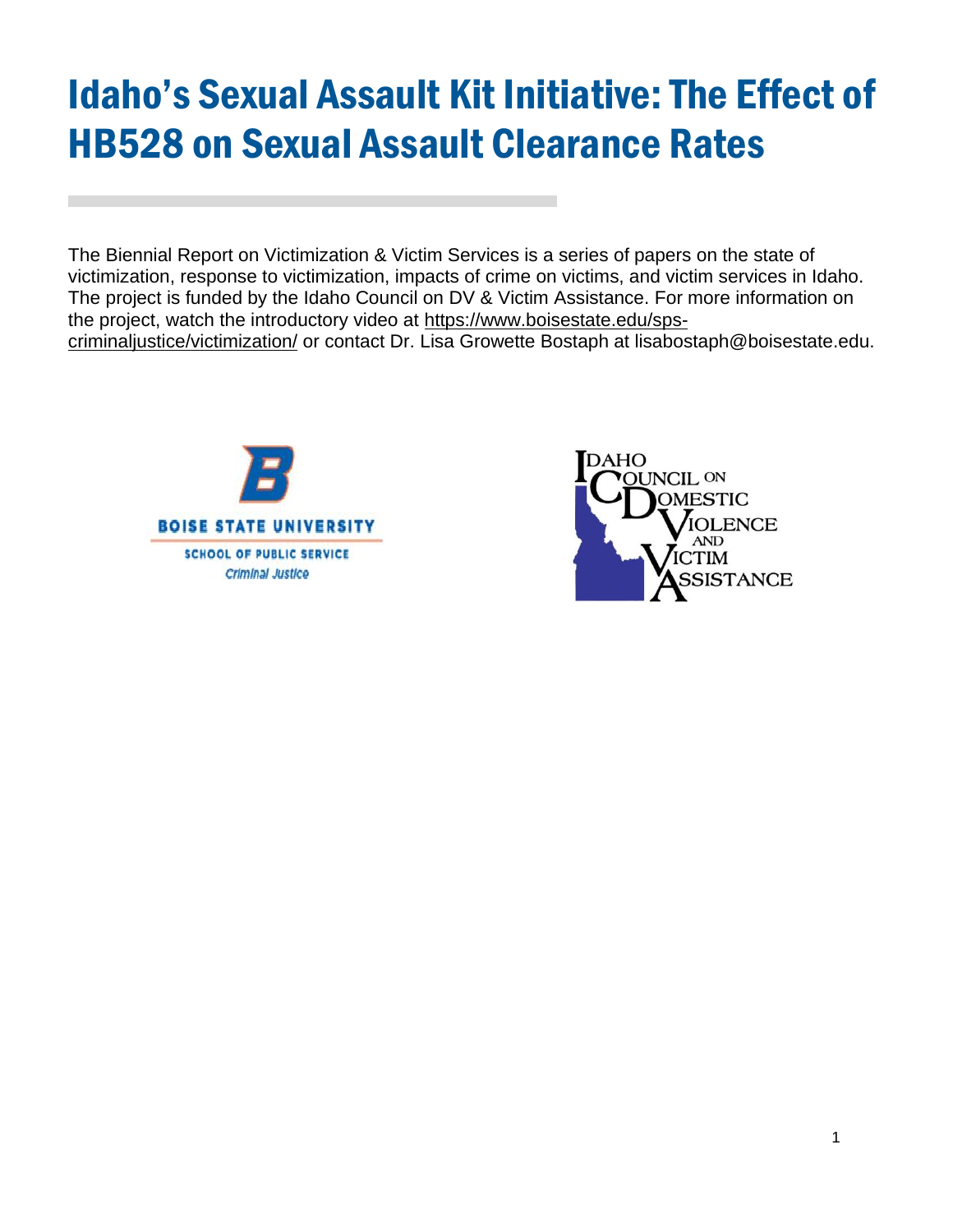## **Overview**

In 2019, an estimated 212,230 people 12 years of age or older experienced more than 450,000 acts of sexual violence<sup>1</sup> in the U.S. (Morgan & Truman, 2020). The Centers for Disease Control (2010-2012) estimated that, in their lifetime, 41% of women and 19% of men in Idaho will experience an act of sexual violence (232,000 and 107,000 respectively), and 18% of women and 6% of men will suffer an attempted or completed forced penetration (Smith et al., 2017). Almost 2,000 nonconsensual sex offenses, 636 rapes, 128 sodomies, 140 sexual assaults with an object, 1,070 fondling, 14 incest, and 78 statutory rape cases with a total of 4,008 victims were reported to Idaho policing agencies in 2019 (Idaho Statistical Analysis Center [ISAC], 2020a). According to Idaho's Youth Risk Behavior Survey (2019), over the past 10 years, on average, 8.5% of the state's high school students were forced into sexual intercourse; the Idaho Department of Education reports this statistic likely under-represents the actual proportion of adolescents experiencing sexual violence in Idaho (Idaho Department of Education, n.d.).

Across all sexual violence crimes in Idaho, almost three-fourths occur inside a residence and span the entire spectrum of victim-offender relationships (e.g., family member, intimate partner, friend, acquaintance) (ISAC, 2020a). A relatively small proportion of sexual violence is committed by strangers; among all reported rape, sodomy, sexual assault with an object, and fondling cases in 2019, less than 1% involved a stranger (ISAC, 2020b). Beyond the sexual assault itself, sexual violence victims in Idaho suffered a wide range of physical injuries from minor (e.g., bruising) to internal or other major injuries, broken bones, and unconsciousness. In 2019, 16% of victims of nonconsensual sex offenses experienced physical injuries as did victims of rape (28%), sodomy (19%), sexual assault with a foreign object (16%), and fondling (7%) (ISAC, 2020a).

Yet, according to the National Crime Victimization Survey (NCVS), in 2019, roughly 34% of victims who experienced sexual violence reported to policing agencies (Morgan & Truman, 2020). Research has identified numerous reasons why victims of sexual violence do not report to local authorities: fear of blame, reprisal, publicity, or the criminal justice experience; embarrassment; belief that it is a personal matter; or that policing professionals would not believe and/or help them (Kilpatrick et al., 2007; Wolitzky-Taylor et al., 2010). Sexual violence is a serious crime with potentially devastating short and long term effects on victims. Close to one-third of women rape victims report symptoms of Post-Traumatic Stress Disorder (PTSD) after the assault and, compared to women who have never been a crime victim, are three times more likely to consider and 16 times more likely to attempt suicide (Kilpatrick, n.d.).

Given the serious nature of sexual violence crimes, specific responses have been developed over the years to enhance the criminal justice system's response when these crimes are reported. Much of this response has focused on increasing evidence collection and, with the development of DNA testing, specific attention has gone towards the collection of forensic evidence. The primary method of forensic data collection in sexual violence crimes is the sexual assault kit (SAK). SAK evidence can include victim clothing, bedding, hair samples, fingernail scrapings, and bodily fluid samples (e.g., semen, blood, or saliva). Specially-trained nurses, called Sexual Assault Nurse Examiners (SANE), or other qualified medical staff gather all of the available evidence for the SAK, an invasive and frequently lengthy procedure (Campbell et al., 2017; King, 2019). The completed SAK is then turned over to policing authorities who, in turn, are to submit the SAK to a crime lab for processing. SAK evidence can assist investigators by confirming a suspect's identity and corroborating a victim's statement. The importance of SAK evidence extends beyond the individual cases from which evidence is collected as DNA is stored in a national database (CODIS) and can

<sup>&</sup>lt;sup>1</sup> In this report, the term 'sexual violence' is used to encompass a broad base of sex crimes codified in Idaho (e.g., non-consensual sex offenses, rape, sodomy, sexual assault with a foreign object, fondling, lewd & lascivious conduct with a minor).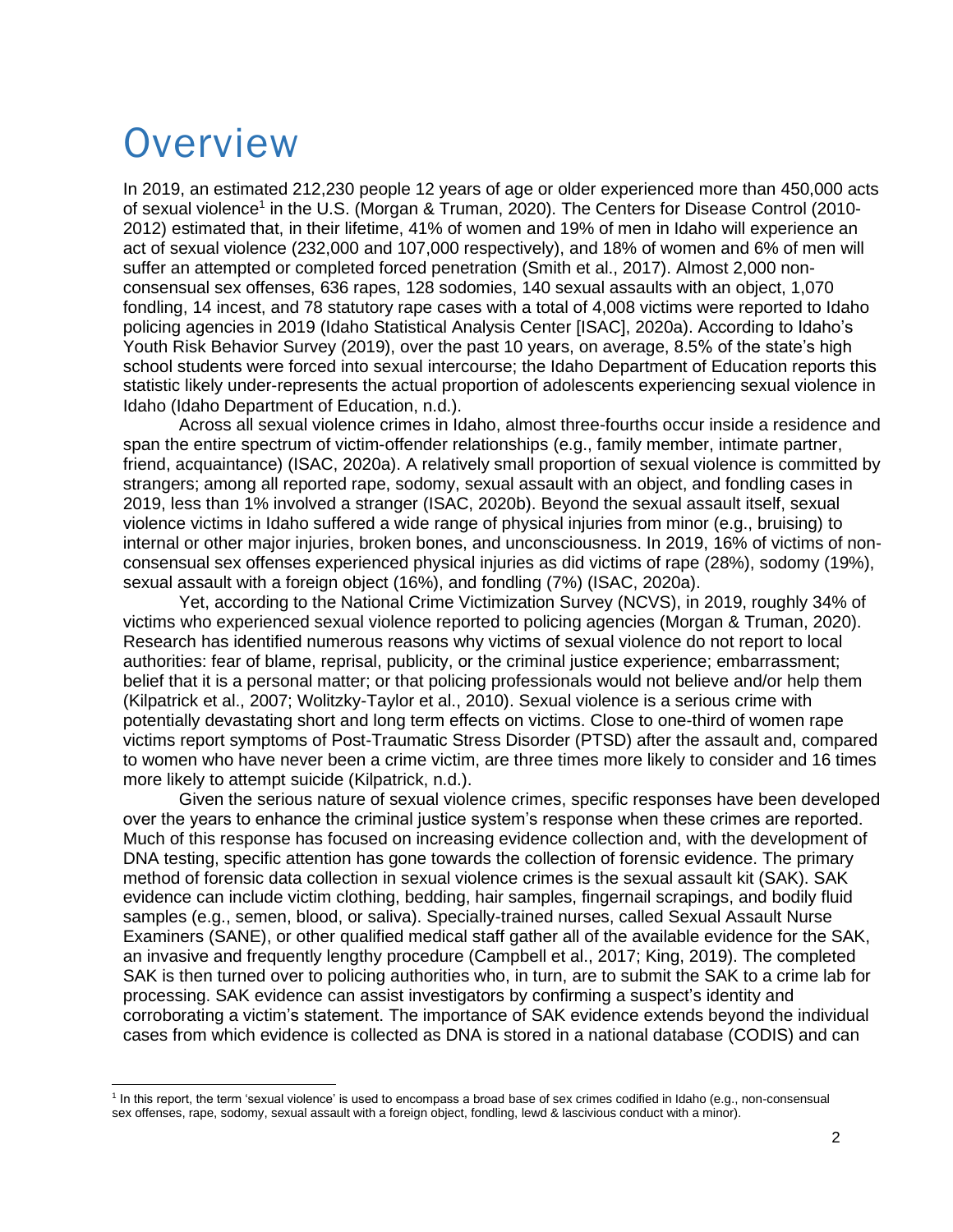be compared to DNA samples from other cases, potentially clearing other unsolved crimes by identifying serial offenders (King, 2019; Strom & Hickman, 2016).

In the late 1990s, national attention turned to the discovery of potentially hundreds of thousands of untested SAKs sitting in policing agencies' evidence lockers or at crime labs still awaiting processing across the country (King, 2019). Multiple explanations have been offered for this lack of SAK testing, for example victims' requests to not send the kit for testing; investigators' perceptions that SAK results would not further the case due to the timeliness of the potential analysis, only the consensual nature of the sexual contact was contested, or the influence of biases about victims or sex crimes; and concerns about crime lab testing capacity, possibly resulting in policing agencies prioritizing kits for testing (Campbell et al., 2017; King, 2019; Strom & Hickman, 2016).

Federal legislation began addressing the backlog of SAKs in 2013 with the Sexual Assault Forensic Evidence Reporting Act (SAFER). The Idaho State Police Forensic Services (ISPFS) was one of the first entities in the state to bring attention to the issue of untested SAKs. Between September 2014 and December 2016, 582 previously unsubmitted or untested SAKs were processed by either ISPFS or the FBI laboratory. At that point, 541 unsubmitted SAKs remained (Gammette, 2016). Since 2016, Idaho signed into law a series of bills regarding SAK testing and retention, the payment of medical examinations, and victim notification. In 2016, the first piece of legislation mandating SAK testing passed the Idaho legislature and was signed into law. House Bill No. 528 required the testing of most SAKs, except in circumstances where the victim requests the kit not be tested, the case is not being actively investigated as a crime, or it has been deemed unfounded, as well as new auditing and reporting metrics for any SAK not sent for testing (Idaho State Legislature, 2016). One year later, House Bill No. 146 addressed concerns regarding a victim's ability to pay for a medical examination, victim notification rights, and the amount of time policing agencies are required to retain sexual assault kits (Idaho State Legislature, 2017). In 2018, House Bill No. 429 amended crime victim compensation rules to include the full payment of sexual assault medical examinations under specific guidelines (Idaho State Legislature, 2018). And, in 2019, House Bill 116 restricted exceptions to mandatory SAK testing to only instances where a victim submits an anonymous kit or where the crime is unfounded, thus finally achieving a "Test-All" status (Idaho State Legislature, 2019). As mandated by law, the ISPFS is required to provide a legislative report regarding the collection and testing of SAKs. In the first three years of ISPFS reporting, an average of 465 SAKs were collected, 493 submitted, and 389 tested. As of 2019, policing agencies averaged 37 days to submit a SAK with ISPFS' analysis completed within 109 days (ISPFS, 2017, 2018, 2019).

Numerous studies have found positive effects on arrest outcomes related to the testing of previously untested SAKs and "test all" initiatives (Campbell et al., 2020; Davis & Wells, 2019; Lovell et al., 2018; Wells et al., 2019). However, these studies have focused primarily on follow-up from CODIS hits (matches in the federal database) as opposed to test-all's effects on standard sexual assault case processing. Campbell & Wells (2014), in their study of four jurisdictions, reported that the New York Police Department's arrest rate increased from 40% to 70% after mandatory SAK testing was implemented. In Menaker et al.'s (2016) study, adult sexual assault investigators agreed that, compared to other physical evidence, SAK evidence was most essential to case processing, but not when compared to victim credibility. Overall, the researchers concluded that SAKs have limited utility during sexual assault investigations, but do offer a way to confirm suspects, corroborate victim statements, and prove sexual contact did occur.

### The purpose

This is the first in a series of reports examining the effects of Idaho's sexual assault kit legislation on sexual violence crime in the state. This initial report is a baseline study of the possible effects of the 2016 statute (HB528), the first to require the testing of many SAKs, on case clearance in policing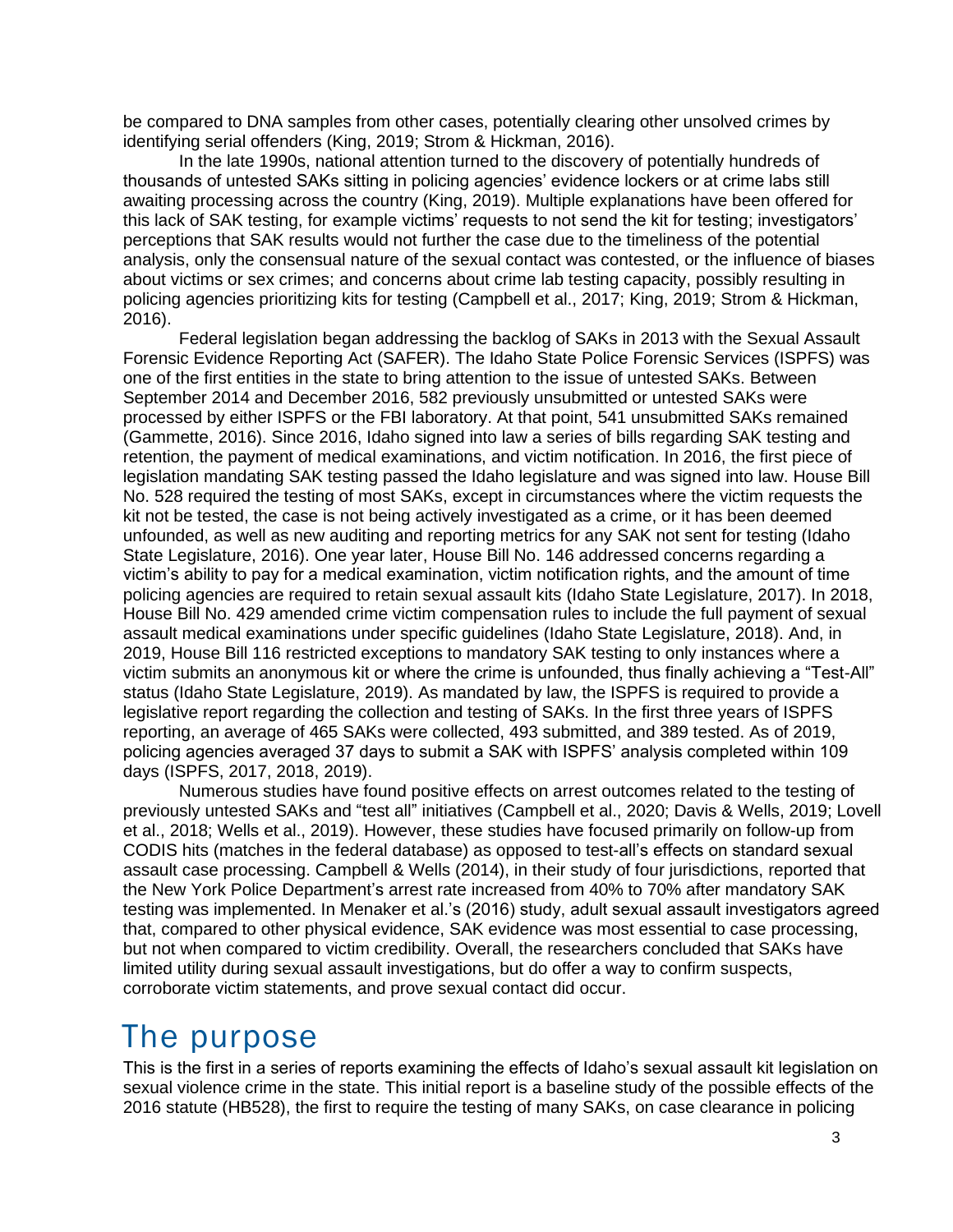investigations. Subsequent studies will examine case disposition for those cases that entered the criminal court system as well as potential effects of the other SAKI pieces of legislation. Because multiple years of data are needed to establish both trends and confidence in any identified effects of the SAKI statute and changes, the current study will be repeated with additional cases and a broader time frame in 2022. Any noted effects here should be seen as preliminary.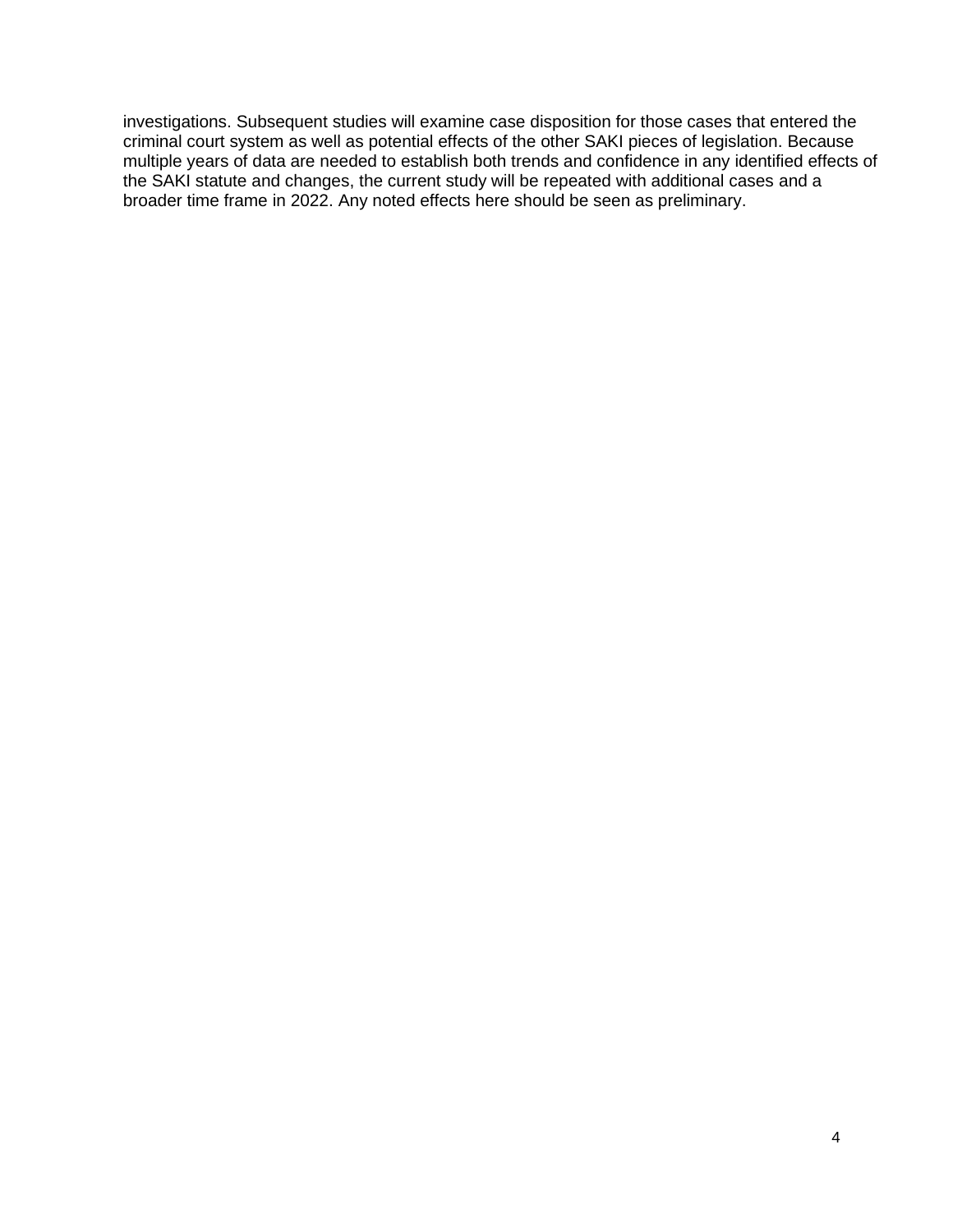# The Study

In this document, 'SAK' stands for a sexual assault kit, containing physical and biological evidence that is sometimes collected by medical personnel following a sexual assault; 'crime lab' is the Idaho State Police Forensic Services, the primary SAK testing facility in the state; 'policing agency' refers to the police departments and sheriffs' offices from which we requested incident reports and investigative material; 'policing professionals' include any sworn officer, deputy, or investigator; 'Pre-HB528' refers to the one year prior to the initial 2016 SAK testing provisions going into effect (7/01/2015-06/30/2016); and 'Post-HB528' refers to the one year after the initial 2016 SAK testing provisions went into effect (07/01/2016-06/30/2017).

In fall 2019, we introduced the impending study at both the Idaho Chiefs of Police (ICOPA) and Idaho Sheriff' Association state conferences and through the widespread release of a video introduction to the Biennial Reports project. This provided us with an opportunity to explain the purpose of the study, notify them of a potential request for data, and answer any questions.

We received approval for this study from the Institutional Review Board at Boise State University (BSU) in November 2019. In January 2020, the state crime lab provided us with a spreadsheet of all SAKs received by the lab since their work on addressing the SAK backlog began in 2014, both those analyzed by the state crime lab and those submitted to the FBI laboratory. The spreadsheet included the reported crime date, the crime type, dates the lab received the kit and completed analysis, serial kit numbers for the FBI analyses, and the name of the policing agency associated with the crime. The SAK data were into two separate sampling frames according to lab submission date which created Pre-HB528 (submission in the year prior to the 2016 statute) and a Post-HB528 (submissions in the year after the 2016 statute) groups. We used systematic random sampling to select 70 cases for this initial study; each policing agency was limited to a maximum of six cases in the sample.

As the process of selecting cases began, so did the COVID pandemic, and, given that we only had the type of crime and completed analyses dates, but no report number, policing agencies were going to have to do some work to identify the correct cases. Thus, we chose to wait until the initial wave of COVID cases subsided before launching our data collection process, resulting in a three-month delay to the study. Chiefs and sheriffs were contacted via email regarding the selected cases and our request for the associated police reports as well as a similar case (in terms of crime type and reported date) that did not have a SAK for comparison. All participating agencies were given confidentiality for their participation, so only aggregate-level data will be used in this report as our focus was not on the specific agencies that agreed to provide reports, but rather what, if any, initial effect did the 2016 SAKI legislation (HB528) have on sexual violence crime investigations across the state. Not all policing agencies were willing to participate and, when that occurred, we conducted additional random sampling to replace those missing cases<sup>2</sup>. Twenty-three policing agencies from around the state did provide us with requested reports. Upon receiving the case(s), up to 115 different pieces of information per report were coded (no personally identifiable information was collected), totaling over 7,000 data points.

Once this phase of data entry was complete, we again contacted the participating policing leaders asking for the email addresses of primary responding officers/deputies and investigators from our sample of reports as well as all current sex crimes investigators. All but

<sup>&</sup>lt;sup>2</sup> Thirty policing agencies chose not to participate. One policing agency was willing to participate over the objection of the county prosecutor's office who subsequently redacted almost the entire contents from the reports, except for the sentences pertaining to the sexual assault kits. The reports remained in the sample, although they represent most of the missing data in the study.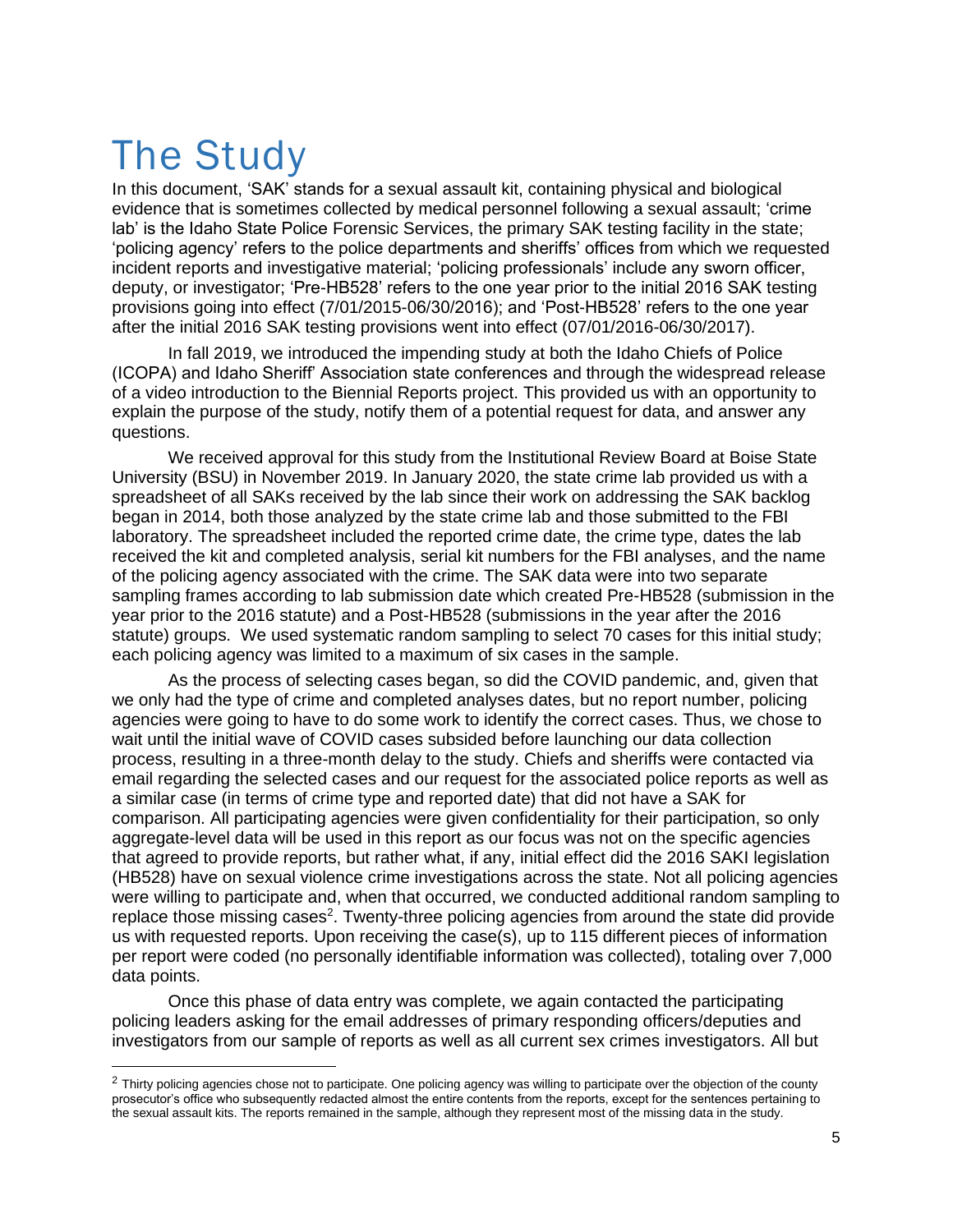six of the participating policing agencies provided us with the requested email addresses. Invitation emails were sent to 55 policing professionals requesting that they complete a survey regarding their perspectives on sexual assault investigations<sup>3</sup>. The portion of the survey results discussed in this report were derived from survey instruments developed by Menaker et al (2017) and Campbell et al (2014).

The findings presented here are not representative of all sexual violence crimes, policing agencies, or policing professionals in the state, however they do represent a wide range of sexual violence reporting and policing agencies in Idaho. Also, it is important to bear in mind that these reports span a number of years and, during that time, new knowledge and training became available to decrease the negative effects of reporting on victims of sexual assault, potentially increase victim cooperation, and improve clearance rates. Finally, victims of sexual violence are often subjected to victim blaming by others and in ways not experienced by victims of other crime types. Common methods of victim blaming are to hold the victim responsible for being raped because of their actions prior to sexual violence (e.g., 'you put yourself in that situation, so what did you expect?') or for a perceived failure to prevent the assault (e.g., 'why didn't you fight back? I would have fought to the death.'). Yet, this same blame is rarely affixed to robbery victims (e.g., 'you were at a bar drinking, you should have known you would be robbed.'; 'why didn't you tackle him? I wouldn't let anyone take my wallet.'). While there has been an increase in criminal justice system knowledge about trauma effects on victims and improved practices in response, these do little to reduce the stigma and victim blaming by society still widely experienced by survivors of sexual violence. That societal response is likely just as, if not more, influential to a victim's decision to report and proceed through the criminal

#### FIGURE 1. STUDY GROUPS

#### SAK Population: 01/03/2014-11/25/2019

- 2,450 cases (all SAKs)
- Total=100 agencies
- •SAKs=1-457 per agency; Avg=24 SAKs per agency
- 10 or fewer SAKs=70%

#### All cases in study: SAK Dates 07/01/15-06/30/17

• 68 cases (SAKs & non-SAKs)

- Total=23 agencies
- •Cases=1-6 per agency; Avg=3 per agency
- •SAKs=1-6 per agency; Avg=2 per agency

#### Pre HB528 cases: SAK Dates 07/01//15-06/30/16

- 38 cases (SAKs & non-SAKs)
- Total=16 agencies
- •Cases=1-4 per agency; Avg=2 per agency
- •SAKs=1-3 per agency; Avg=1 per agency

#### Post HB528 cases: SAK Dates 07/01/16-06/30/17

- 30 cases (SAKs & non-SAKs)
- Total=16 agencies
- •Cases=1-3 per agency; Avg=2 per agency
- •SAKs=1-3 per agency; Avg=1 per agency

justice process. We cannot account for those effects in this report. However, knowing victims' pre-violence activities can be important to investigations and understanding victims' responses during violent acts may provide relevant information about evidence collection and identifying suspects. Given that, we discuss previctimization activities and victims' responses during the crimes with the important caveat that the only person responsible for a violent act is the one who commits it and certainly not the victim who suffers it.

### The reports

Our sample was drawn from the population of SAKs submitted to the crime lab between 01/30/2014 and 11/30/2019 (Figure 1). The dates in Figure 1 represent the time frames when SAKs were submitted for each group. One hundred agencies were represented across the SAK population. On average, agencies submitted 24 SAKs during this time

period; however, 70% of all agencies submitted 10 or fewer SAKs, indicating a concentration of

 $3$  We also asked a series of questions about officer wellness and, for those who were involved in cases from our sample, there were case-specific questions as well. Neither of these question blocks are included in this report. Those blocks were a compilation of questions from instruments developed by Novak et al (2020) and King & Patterson (2020).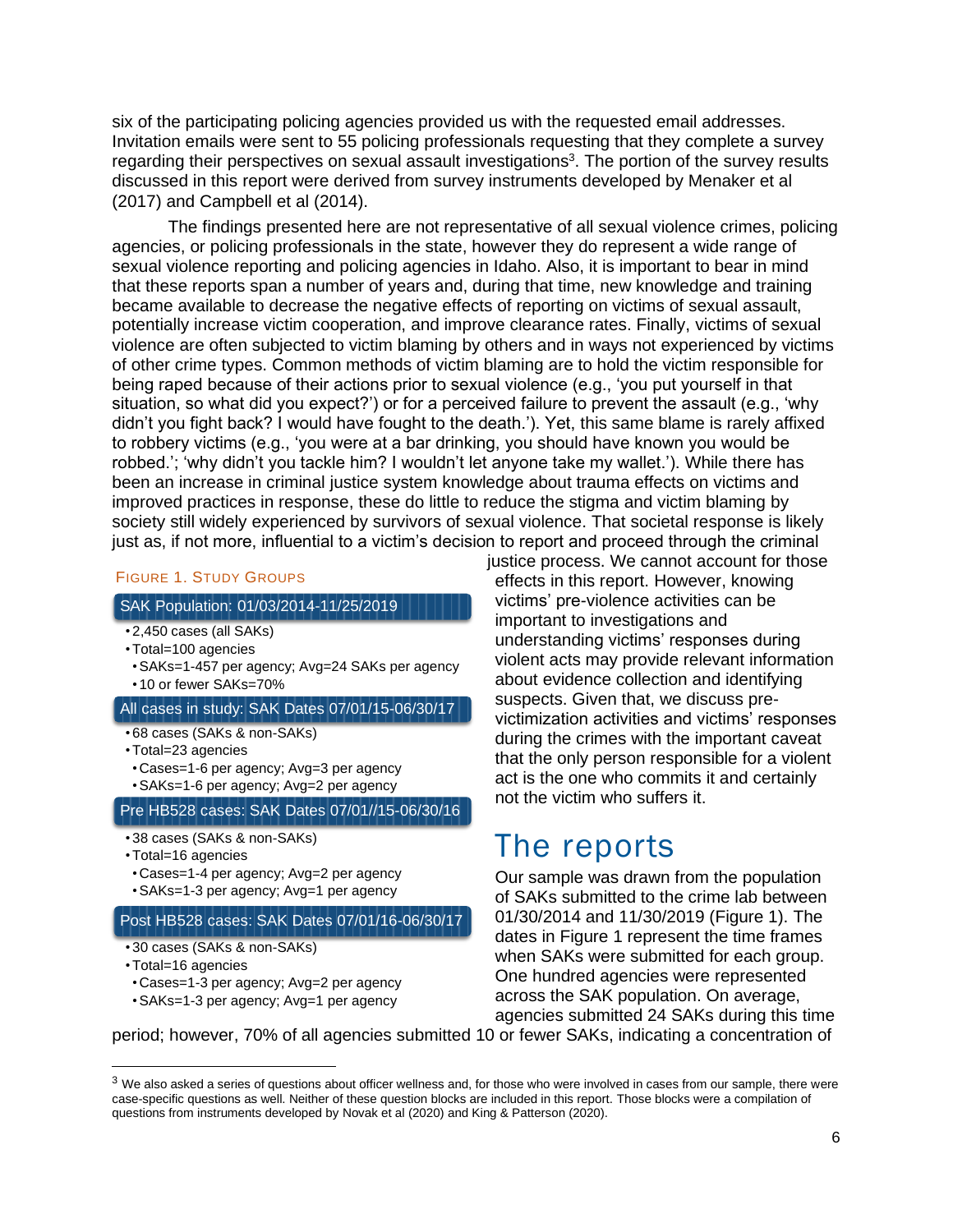higher numbers of SAKs among a few agencies in the state. Almost one quarter of the SAKs were submitted prior to HB528 going into effect (07/01/2016). The Pre-HB528 represents the cases with SAKs submitted in the year prior to the statute change (12.1% of population), plus non-SAK cases reported during this same time. The Post-HB528 time period includes cases with SAKs submitted in the year after the statute change (16% of population), plus non-SAK cases reported during this time. In our sample, 23 policing agencies contributed an average of three cases of which two were SAK cases with 16 policing agencies represented in each of the groups (Pre-HB528 and Post-HB528) and almost one third of agencies appeared in both groups (Figure 1).

| <b>Characteristics</b>                        | <b>SAK</b><br>Population  | All Cases<br>in Sample       | Pre-HB528<br>Cases        | Post-HB528<br>Cases       |
|-----------------------------------------------|---------------------------|------------------------------|---------------------------|---------------------------|
| <b>SAK cases</b>                              | 2,450[100%]               | 48[71%]                      | 26[68%]                   | 22[73%]                   |
| Reported crime date<br>range                  | 02/23/1982-<br>11/15/2019 | $09/01/2004 -$<br>06/05/2017 | 09/01/2004-<br>05/29/2016 | 08/15/2007-<br>06/05/2017 |
| Crime lab analyzed                            | 75%                       | 83%                          | 81%                       | 86%                       |
| Report to lab<br>(average [median]<br>days)   | 984[144]                  | 500[38]                      | 494[33]                   | 509[62]                   |
| Lab to analysis<br>(average [median]<br>days) | 170[112]                  | 196[116]                     | 171[104]                  | 221[168]                  |
| Crime at<br>submission <sup>4</sup>           | 71% (Rape)                | 70% (Rape)                   | 80% (Rape)                | 59% (Rape)                |

| TABLE 1. SAK CHARACTERISTICS BY GROUP |
|---------------------------------------|
|---------------------------------------|

As seen in Table 1, there were similar proportions of SAK cases across the full sample and both subsamples. As expected, the SAK population has a broader range of reported crime dates with decreasing ranges for the subsamples, given the different time periods associated with each, and an overwhelming majority of SAKs in all four groups were analyzed by the state crime lab (as opposed to the FBI). The increased average number of days from the reported crime date to lab receipt of the SAK in the population compared to the full sample and subsamples (as well as the posttest sample to the full and pretest samples) is likely due to the submission of older SAKs as a result of the state crime labs efforts and the HB528 statute change. The increased analysis time for the Post-HB528 group is also probably driven by the volume of SAKs received by the lab once it took effect. The Post-HB528 group has a comparatively lower proportion of rape cases compared to other sexual violence crimes.

### The victims and suspects

Due to privacy constraints on the release of some personal information in police reports, what we know about the victims, and at times suspects, in our sample of sexual violence crimes is limited. Victim and suspect race, ethnicity, and exact age was missing (redacted) in 50%-75% of reports. Almost all victims were female (94%), 100% of suspects were male, 7% involved victims and suspects who were of the same sex (but only one with both adults), and one case involved a victim who reported as transgender. Over half of victims (52%) and 88% of suspects were adults, while 32% of the juvenile victims were adolescents. There was a wide range of victim-offender relationships in the sample. Figure 2 displays the closeness of offenders to

<sup>4</sup> Rape generally refers to a sexual offense involving oral, vaginal, or anal penetration. Idaho statutes include multiple offenses covering actions that constitute rape. In this report, we combined all sexual crimes involving penetration under the term *rape*.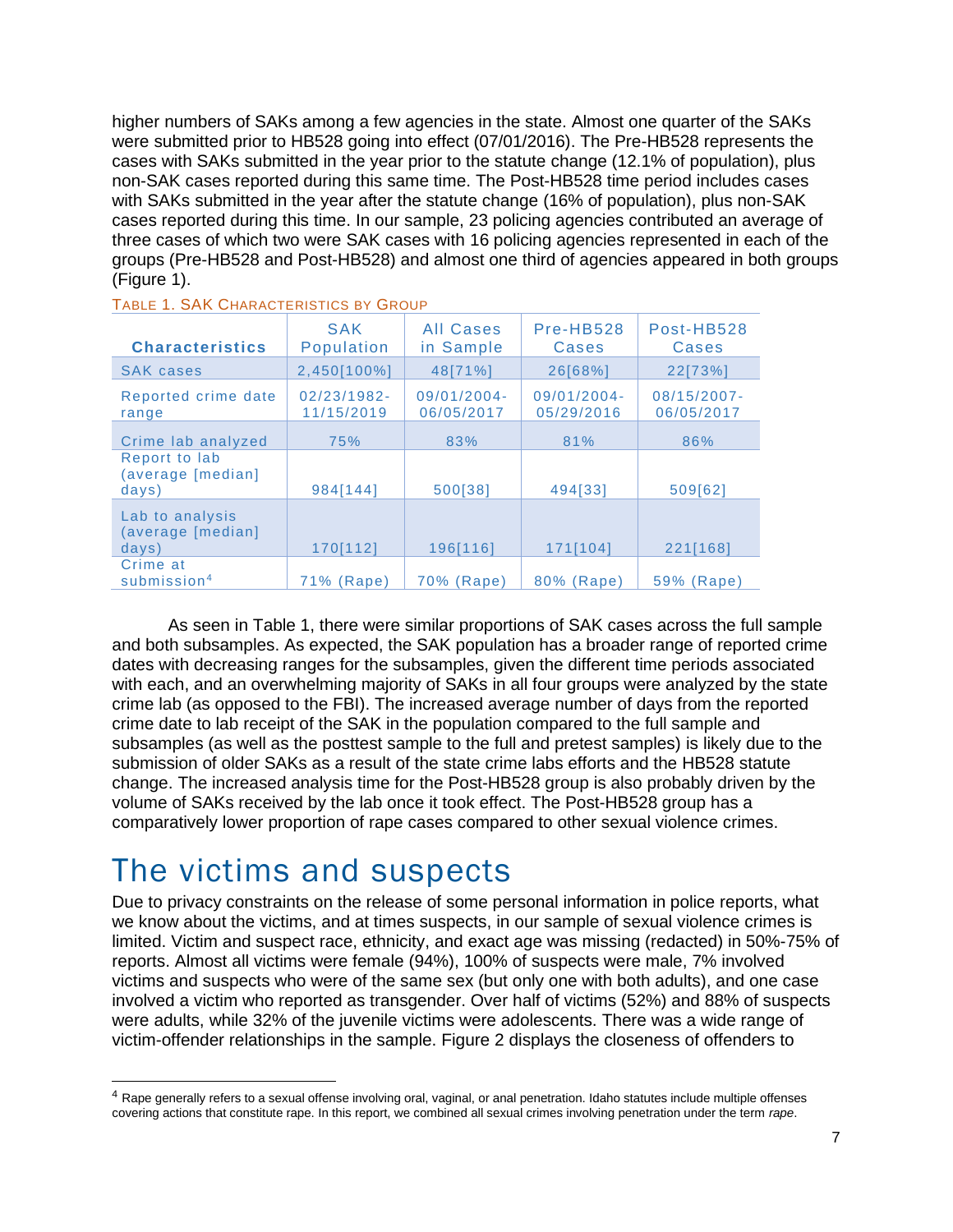victims. Friends comprised the largest group (31%) followed by acquaintance or co-worker (30%). Most victims and suspects (80%) were not cohabitating at the time of the incident.

A large proportion of suspects and victims had no reported alcohol (76%, 77%) or drug use (93%, 92%) at the time of the crime. There were no significant differences across any demographic variables between cases Pre-HB528 and Post-HB528.

## The crimes

We were able to gather multiple crime characteristics from our sample of policing agency reports. As we would expect, sexual violence crimes occurred during every month of the year, every day of the week, and every hour of the day. Reported crimes came to the attention of

### FIGURE 2. SPHERE OF CONTACT: VICTIM-OFFENDER RELATIONSHIP



policing agencies primarily via someone calling 9-1-1 or the agency's direct line (75%) or in person at the agency (16%). And, while frequently victims themselves contacted policing agencies (34%), parents or guardians (especially for child victims, 26%) and hospitals (11%) also comprised a fair share of reporting for sexual violence crimes. Across all cases, the reporting party varied by the victim's age such that significantly more adults contacted policing agencies on their own, while more often someone else reported crimes against juveniles.<sup>5</sup>

At the time of reporting, just under half of the incidents were classified as rape (49%) which included forced rape, rape, and statutory rape; 26% were initially classified as a variety of non-sexually-based offenses (e.g., assault/battery or

welfare check) or not classified at all. The remaining 25% of cases were sexual assault (which may or may not include penetration), general sex offense (16%), or various forms of lewd and lascivious conduct with children (9%). However, by the end of the investigation, 94% of cases were classified as some form of sexually based offense, most frequently Rape (60%) or Lewd & Lascivious Conduct with a Child (25%), and 74% of cases listed only one offense (Figure 3).

We defined 'higher risk behaviors' as actions which reduce the opportunities for, or likelihood of, others being present and able to intervene to prevent the crime from occurring. We use the term *higher* risk as there is always some measure of risk for sexual victimization. Examples would be





 $5 \times 2 = 10.946$ , p=.001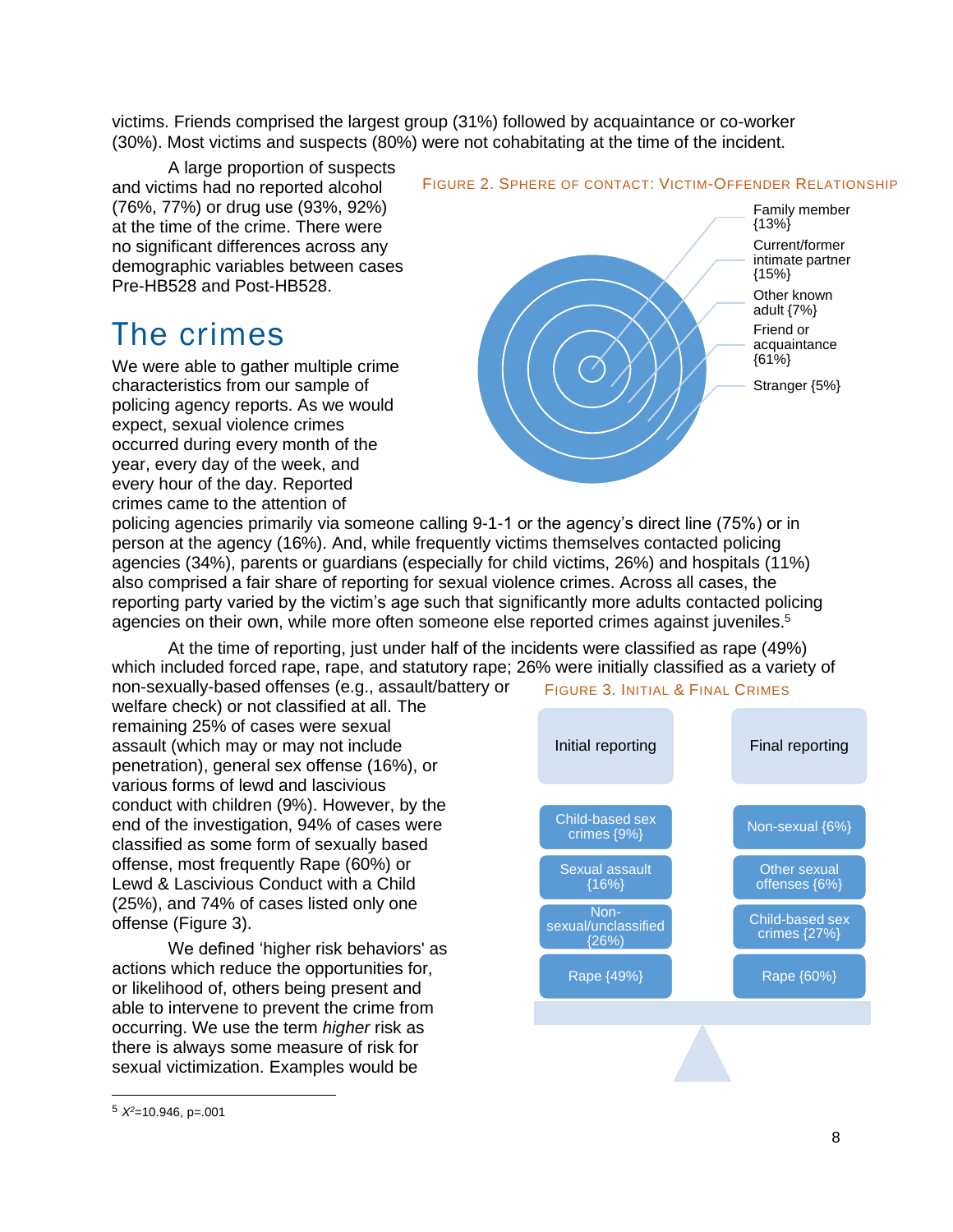FIGURE 4. VICTIM PHYSICAL INJURIES



with a SAK compared to those without one.<sup>7,8</sup>

being out alone at night or with unknown individuals. Across the entire sample, less than half (42%) of victims were engaged in higher risk behaviors prior to the assault. Significantly more victims were engaging in higher risk behaviors when the suspect was an acquaintance or co-worker than any other victim-offender relationship.<sup>6</sup>

Victims verbally resisted the assault (e.g., screaming) in 47% of cases and physically resisted (e.g., hitting) in 26% (Figure 4). The majority (67%) of sexual violence victims experienced physical injuries and, of those, 38% had multiple physical injuries, higher than what is reported in most sexual assault research (Rennison, 2002). There was a significantly higher prevalence of physical injury among cases in the Post-HB528 group and those

Among all cases in the study, 85% had witnesses who could possibly provide information about the crime with an average of three witnesses per case. In 86% of cases, people could corroborate aspects of the victim's statement with only 10% having direct witnesses to the actual assault. The number of possible witnesses was significantly related to a victim verbally resisting such that, victims engaged in verbal resistance when there were fewer potential witnesses.<sup>9</sup>

Drug facilitated crimes were scarce in the sample (9%) and there were no weapons, other than personal (e.g., hands, legs), used in the commission of the reported crimes.

## The factors that affect investigations

As with any crime, there are multiple factors that can affect investigations of sexual violence cases. These

### Crime characteristic connections

- •More adult victims reported on their own than juvenile victims
- •Physical injuries were more prevalent in Post-HB528 cases and in SAK cases
- •Victims used verbal resistance in cases where there were fewer witnesses
- •Victims engaged in "higher risk" behaviors in cases where the suspects were acquaintances

elements involve aspects of the victim, officer, and the commission of the crime. There are a variety of reasons why victims of sexual violence may delay reporting, particularly trauma reactions, fear of social stigma, or fear of the suspect. However, delayed reporting may impact the ability to recover usable physical evidence of the crime. Victims delayed reporting by 24 hours or more in 58% of all cases in our study and Non-SAK cases involved significantly more delayed reporting.<sup>10</sup> At the time of reporting, one-third of victims still expressed fear of the

<sup>6</sup> *X <sup>2</sup>*=15.291, p=.000

<sup>7</sup> *X <sup>2</sup>*=4.186, p=.041

<sup>8</sup> *X <sup>2</sup>*=6.088, p=.014

<sup>9</sup> *t*=2.294, p=.026

<sup>10</sup> *X <sup>2</sup>*=9.326, p=.002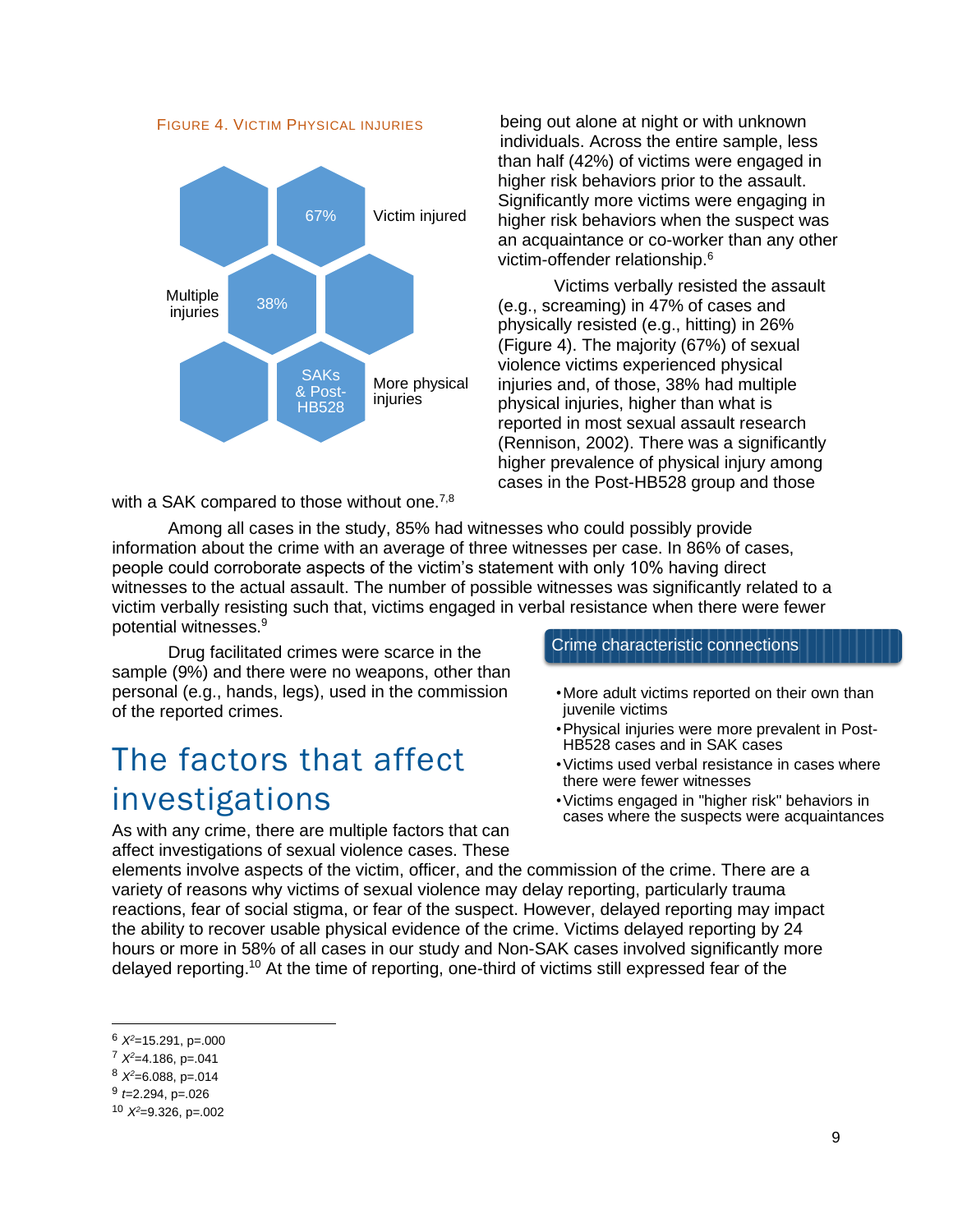suspect and victims' fear did not differ by their relationship to the suspect (e.g., family member vs. acquaintance).

Beyond SAKs, there are other types of evidence that may be collected during sexual violence investigations. Photographic evidence can capture victim injuries on the outer body, clothing, crime scene, or other physical evidence. In sexual violence cases, injury photographs may be taken by SANEs during the SAK examination or by

policing professionals, particularly in Non-SAK cases. The use of body cameras among responding policing professionals may also document physical evidence as well as capture initial interviews with victims, suspects, or witnesses at the scene, providing video and audio evidence of the investigation. Follow-up interviews with all involved parties may be captured by other video or audio recordings (via interview room cameras or voice recorders). Less than half (42%) of all cases included photographic evidence, but significantly



more SAK cases had photographic evidence than Non-SAK cases.<sup>11</sup> As would be expected, significantly more cases where victims were physically injured had photographic evidence.<sup>12</sup> Less than half (47%) of cases had video evidence which was significantly more frequent in cases where the suspect was an acquaintance.<sup>13</sup> Finally, 66% of cases included audio evidence with a significantly higher prevalence among cases involving verbal resistance by the victim (Figure 5). 14

Research has demonstrated that victim credibility is an influential factor in the criminal justice system's response to sexual violence crimes<sup>15</sup> and yet it can be a quite subjective determination. Some of the more commonly mentioned victim credibility issues in sex crimes

are reluctance to cooperate, past sexual history, memory problems, prior criminal or delinquency record, failure to disclose information, prior sexual victimization, and a belief that the victim lied during the current investigation or in a prior report. Many of these are grounded in societal myths about sexual violence and its victims (e.g., only "good" women are "really" raped; women frequently falsely report; reluctance to talk or inability to recall details are signs of lying; if you consent to sexual contact once, you will always consent) (Burt, 1980). In the past decade, neurobiological research has demonstrated that trauma can affect cognitive





processing, highlighting that reluctance to share or difficulty in recalling details is likely a sign of trauma as opposed to deceit (Burt, 1980; Campbell, 2012). Given the societal myths and stigma surrounding crimes of sexual violence, a criminal justice professional's perception of victim credibility may be different than it is for other crime types.

No credibility issues were noted in over half (52%) of the reports and, in most cases, policing professionals did not indicate discrepancies in victims' statements (87%) or express

<sup>11</sup> *X <sup>2</sup>*=7.721, p=.005

<sup>12</sup> *X <sup>2</sup>*=10.958, p=.001

<sup>13</sup> *X <sup>2</sup>*=7.020, p=.008

<sup>14</sup> *X <sup>2</sup>*=4.250, p=.039

<sup>&</sup>lt;sup>15</sup> Less research has been conducted on its influence in other crimes, except domestic violence.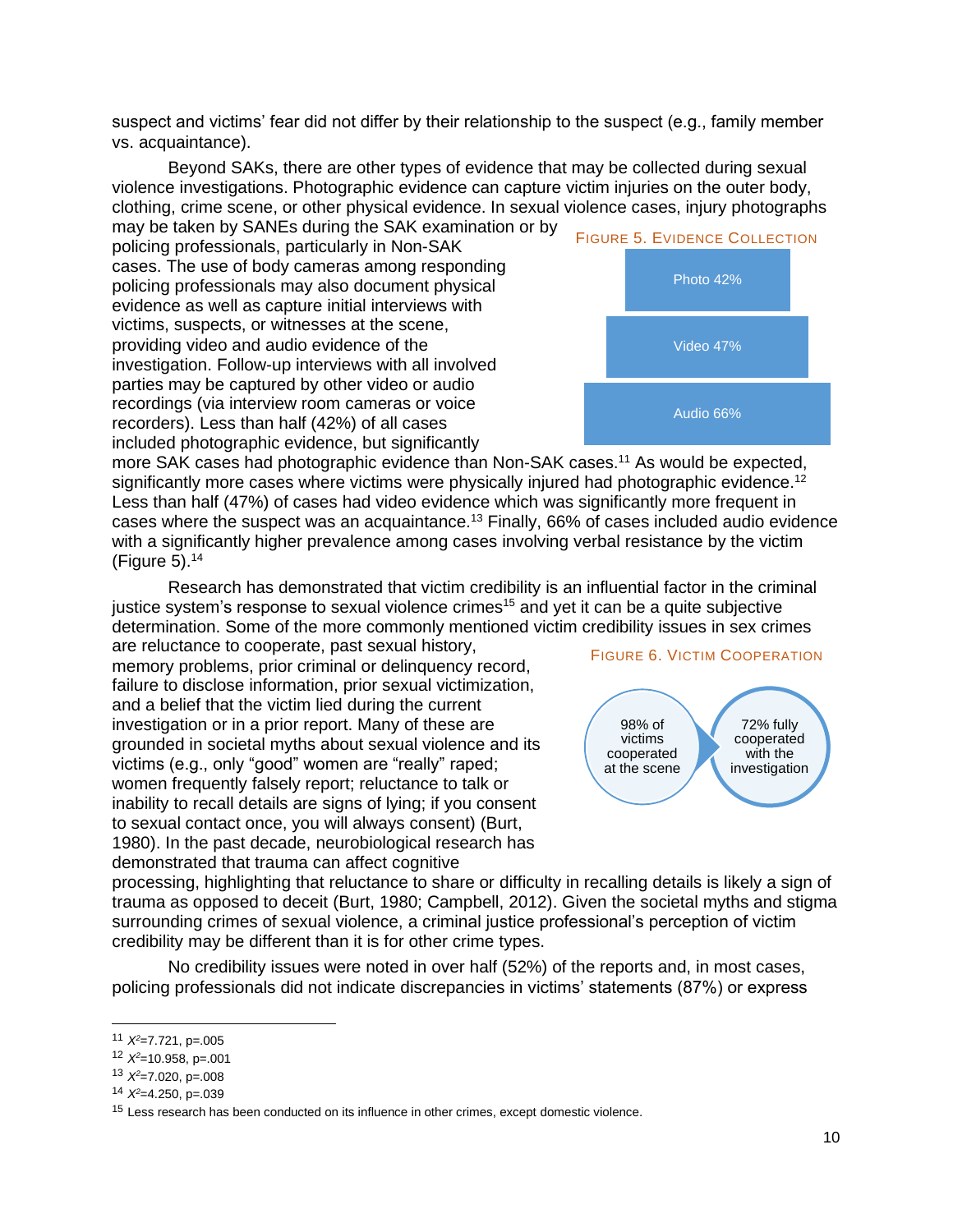doubt about their credibility (87%). Most victims (89%) had no previous history of consenting to sexual acts with the suspect and had not consumed any alcohol or drugs at the time of the crime (77% & 92%, respectively). Victims cooperated with officers at the scene (or time of reporting) in almost all cases (98%) and 72% fully cooperated with the entire investigation (Figure 6). In those cases where officers noted potential credibility problems (48%), the most frequent problem was a victim's reluctance to cooperate with the investigation (42%) followed by difficulty in recalling details (17%), and a victim's past sexual history (17%).

There were no significant differences between Pre-HB528 and Post-HB528 cases among any crime characteristics.

### Factor characteristic connections

- •More non-SAK cases involved delayed reporting of 24 hours or longer
- •Photographic evidence was more prevalent in SAK cases and those with victim injuries
- •Video evidence was more prevalent in cases where suspects were acquaintances
- •Audio evidence was more prevalent among cases where the victim verbally resisted the assault.

### The response

There are different aspects to policing agencies' responses to crimes, including sexual violence ones. We identified 56 unique policing professionals who were primary responders to the sexual violence cases in our sample with a range of 1-3 cases each. While the majority of responders had only one case in the sample, two had three cases each, both of whom were investigators. Investigators were the sole responders in half of the reports and

39% had both patrol (initial) and investigators (follow-up) in some capacity. Some differences emerged based on who responded to the sexual violence report. The presence of an investigator in a case resulted in significantly more cases with audio evidence<sup>16</sup> but, when they followed up after an initial patrol response, fewer cases included photographic evidence.<sup>17</sup>

One increasingly frequent policing response to reported sexual violence is to connect the

victim with a community-based advocate (associated with a non-profit agency) or victim-witness coordinator (VWC) (employed by policing or prosecutorial agencies). Advocates or VWCs were present at the initial response in 32% of cases. When they were not already present at the scene, 23% of policing professionals offered to contact an advocate or VWC for the victim and 36% referred the victim to those services (Figure 7). Among cases where we had information on follow-up interviews with victims, 22% noted the presence of a victim services professional. According to reports, policing professionals provided victim services-type information to victims in 8% of cases, including explaining the civil protection/criminal no contact order processes, crime victim compensation, the general criminal justice system process, or asked if they needed accommodations.



Most initial responses could be categorized as further investigation needed (71%), arrest/warrant (13%), or prosecutor review (6%). Significantly more cases in need of further

<sup>16</sup> *X <sup>2</sup>*=8.979, p=.003

<sup>17</sup> *X <sup>2</sup>*=4.120, p=.042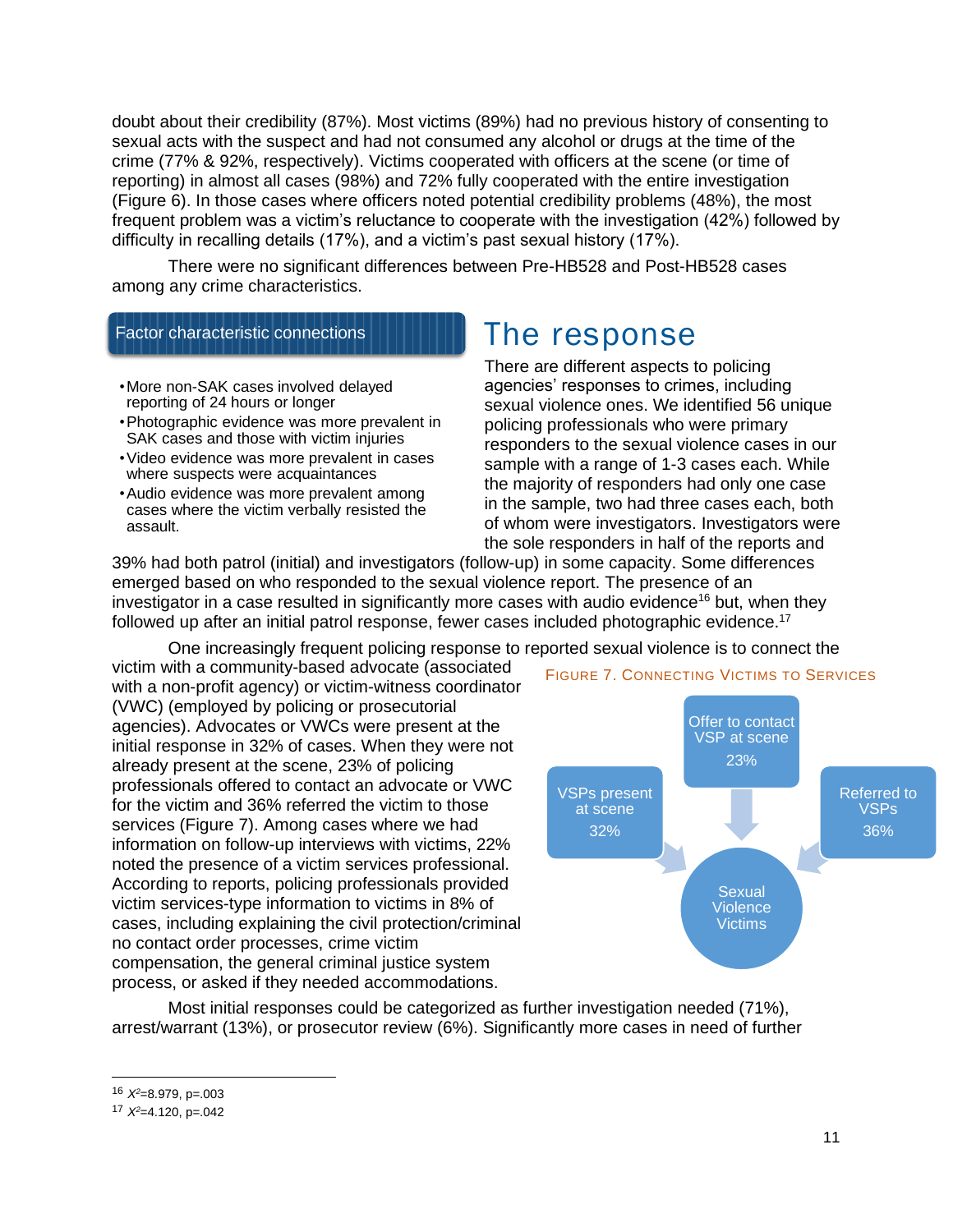investigation involved delayed reporting (24 hours or more) of the crime<sup>18</sup> or a higher number of possible witnesses.<sup>19</sup> In these follow-up investigations, 80% of victims cooperated with

### Response characteristic connections

- •Investigator presence was related to more cases with audio evidence
- •Photographic evidence was present in fewer cases when patrol provided initial response with investigator follow-up
- •Cases in need of further investigation included more delayed reporting and a higher number of potential witnesses

and type of case clearance. Policing agencies have many

different case clearance codes, including multiple codes even for arrest, due to their federal reporting requirements. We identified 15 different clearance codes in our sample, but were able to group them into arrest/warrant (37%), inactive (18%), prosecutor review (16%), and other (e.g., victim refusal, unfounded [29%]) (Figure 8). Twenty-three percent of cases in our sample were cleared the same day as they were reported with another 18% resolved within one week from reporting. In fact, 66% of cases had clearance dates one month from the reporting date and the average time to case clearance was 44 days. Cases where officers noted victim credibility issues were connected to shorter disposition times.<sup>20</sup> In turn, cases with officer noted credibility problems, like memory issues or reluctance to cooperate, had fewer than half of the arrest dispositions (32% arrest) than cases without officers noting victim credibility issues (68% arrest).<sup>21</sup>

additional interviews, 15% of victims refused to go forward with the case, and no victims recanted their statements.

No significant differences between Pre-HB528 and Post-HB528 cases were detected among response characteristics.

### The outcomes

We focused on two primary outcomes: length of time from crime reporting to case clearance



One of the main objectives of this study was to begin the process of determining if Idaho's SAK statute may have had any significant effect on investigative outcomes for sexual



<sup>18</sup> *X <sup>2</sup>*=6.651, p=.010

<sup>19</sup> *t*= 2.898, p=.005

 $^{20}$  *t*= 2.104, p=.042

<sup>21</sup> *X <sup>2</sup>*=5.083, p=.024

 $^{22}$  *t*= 2.605, p=.013

violence crimes. There was a significant difference in time to disposition in our sample based on whether the case was before or after HB528. Pre-HB528 cases took significantly longer to clear than Post-HB528 cases.<sup>22</sup> We were unable to calculate the time to disposition for over one-third (35%) of our cases due to missing dates in the reports, so this result should be seen as preliminary. Yet, whether the case occurred before or after HB528 and officers noting victim credibility issues were the only two factors that showed any significant connection to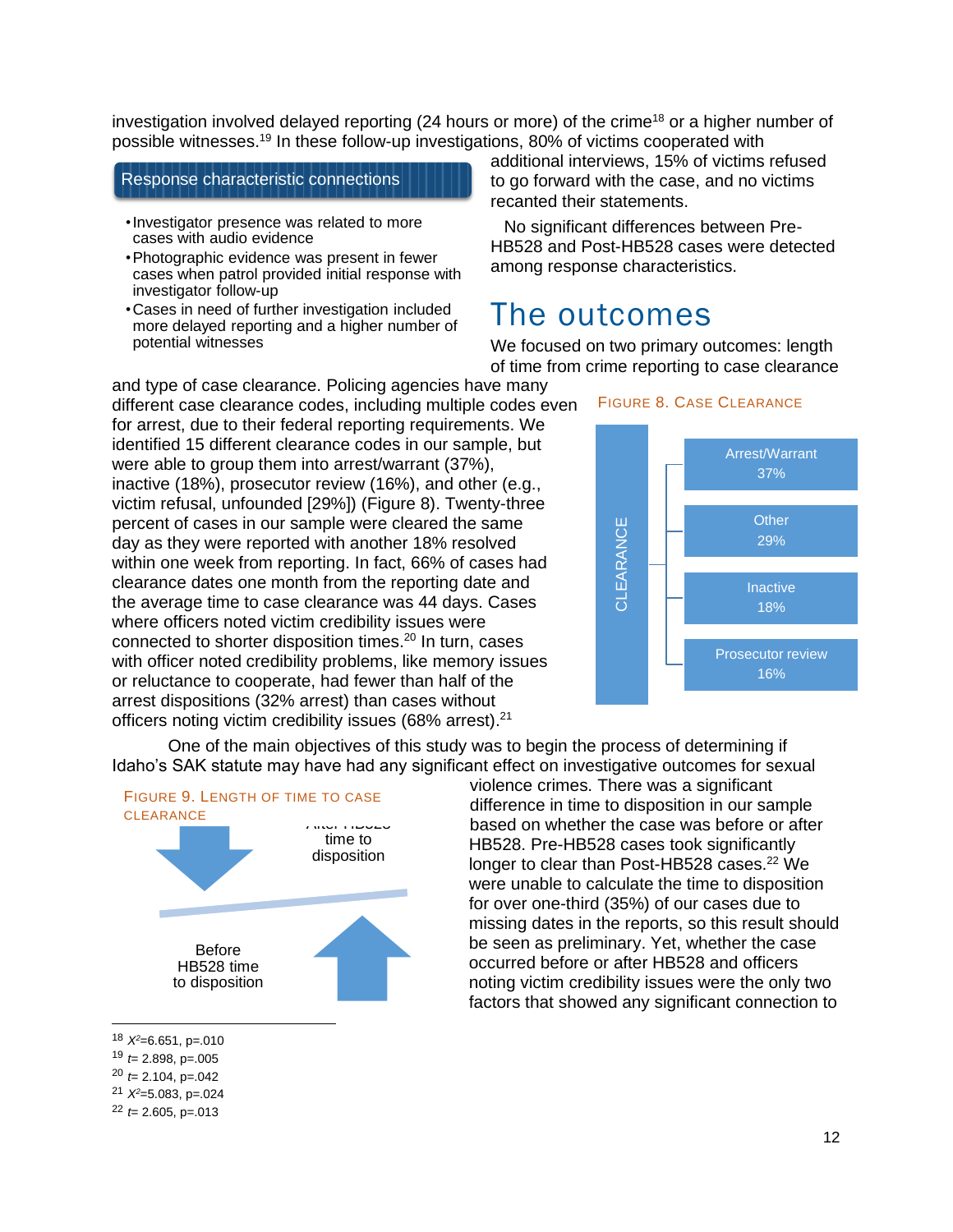case clearances in our sample. Even so, we will revisit these relationships in our next report as we continue to increase our sample because, when we ran predictive models for clearance, neither having a SAK nor whether or not a case occurred before or after HB528 were significant predictors of arrest, prosecutor review, or remaining inactive. Officers noting victim credibility issues remained the sole predictor of a case being cleared by arrest and remaining inactive.<sup>23</sup>

## The survey

Policing professionals (n=37, 67% completion rate) who completed the survey were asked a series of

### Outcome characteristic connections

- •Cases with officers noting victim credibility issues had shorter times to disposition
- •Significantly fewer cases were cleared by arrest when officers noted victim credibility issues
- •Cases before the HB528 statute had longer clearance times than after HB528.
- •Having a sexual assault kit did not have a statistically significant effect on case clearance.
- •Officers noting victim credibility issues was the only significant predictor of arrest and a case remaining inactive in sexual violence cases.

questions about their general perspectives on sexual violence cases and investigations as well as a handful of demographic questions<sup>24</sup>. Those professionals had on average 16 years of experience and 58% had 10-19 years of policing experience. Almost all (96%) fell into one of the college categories: had completed some college courses (44%), earned a bachelor's degree (44%), or graduate level work (7%). One-third had prior military service and 89% worked for a municipal police department. Most professionals reported as white (89%), non-Hispanic (96%), male (85%), and married (74%). All were U.S. citizens.

Policing professionals in our survey listed a total of 17 types of physical evidence they



deemed important to an investigation.

Potential forensic evidence topped the list (66%) followed by documentation of other aspects of the crime and scene (21%) with 32% of professionals specifically mentioning SAKs. As highlighted in our case analysis of sexual violence reports, they indicated that the value of any specific type of evidence, physical or otherwise, is dependent on the specific characteristics of each case. They were divided

on the importance of any physical evidence (including SAKs) in sexual assault investigations (47% 'it depends' & 43% 'quite a bit' or 'key piece').

Given the significance of victim credibility in the case analysis, we asked policing professionals about the role it played in their investigations. The 27 policing professionals mentioned 21 different factors that contribute to their evaluation of a victim's credibility. Sixteen percent of mentions indicated that their role is as fact finder and thus they do not evaluate victim credibility. The remaining mentions were grouped into four categories: victim statements (29%),

corroboration (25%), victim cooperation (18%), and prior history of victim and/or suspect (12%). The need to consider each case according to its specific characteristics extended to victim credibility as well. Almost three-fourths said that, if a victim recanted their statement, the decision





<sup>&</sup>lt;sup>23</sup> Model  $X^2$ =8.938, df=4, sig=.030, R<sup>2</sup>=.220, victim credibility (B= -1.493, sig=.015, Exp(B)=.225)

<sup>&</sup>lt;sup>24</sup> A consistent 27% of policing professionals who completed the survey did not answer any of the demographic questions.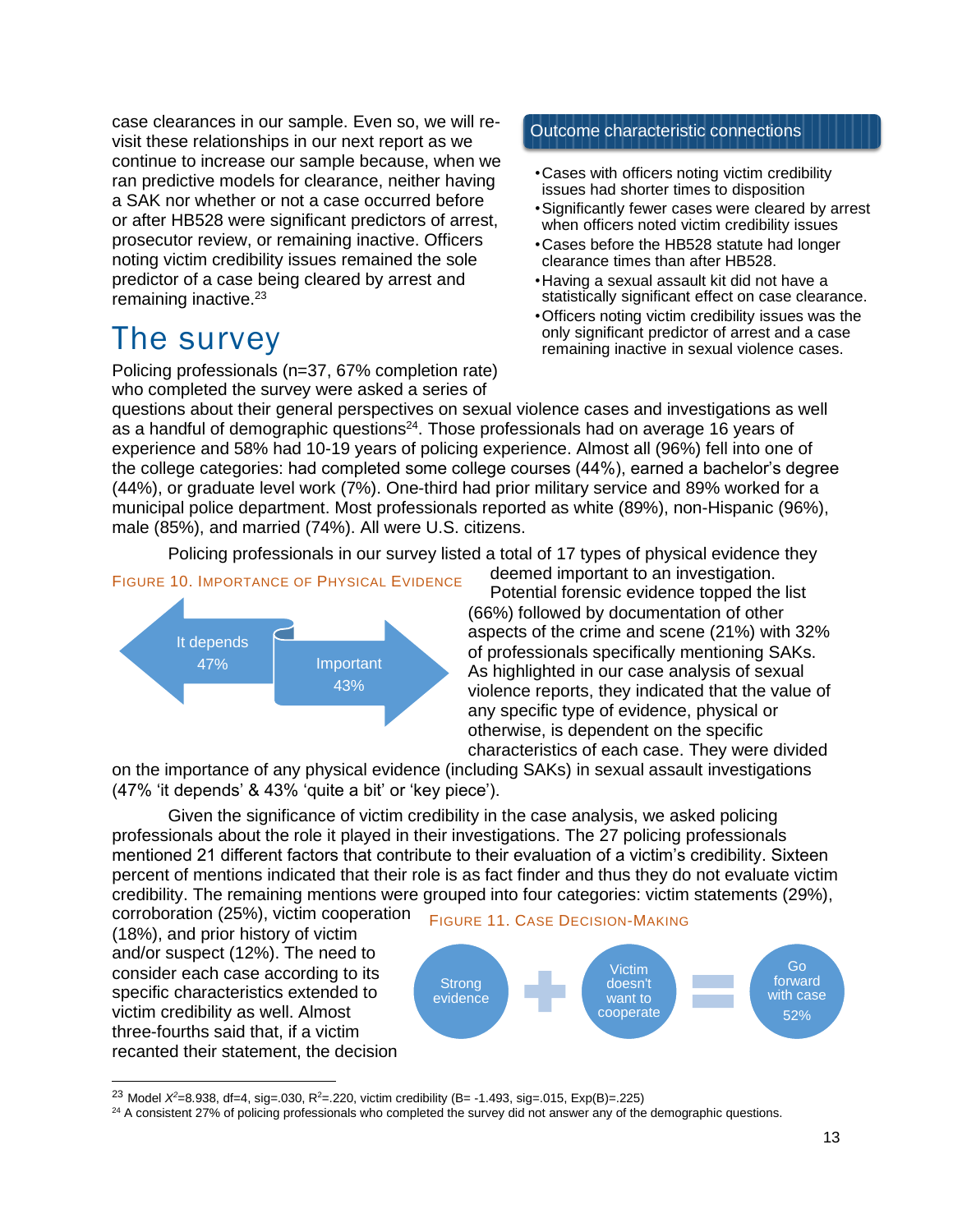to continue with the investigation would depend on other evidence. Over half (52%) of policing





professionals indicated that, if strong evidence exists but the victim does not want to cooperate, the case should still go forward with 41% believing that it should go inactive until the victim wishes to cooperate. When asked how a case would likely be resolved without evidence to corroborate a victim's statement, 45% stated the case would go inactive until other evidence emerged, while 41% indicated it would move forward regardless of corroboration.

Policing professionals mentioned 52 characteristics most associated with arrest: victim factors (39%), actual or potential physical/forensic evidence (29%), suspect factors (29%), and interviews (4%). In terms of sending a sexual violence case to

the prosecutor for review, 46% stated they either consulted with or referred all cases to the prosecutors' office. Most listed criteria they use to screen in for review, while others listed criteria they use to screen out of prosecutorial review. Criteria used to screen in could be grouped into three categories: evidentiary (54%), victim (18%), and the totality of circumstances (29%), while all criteria associated with screening out cases

As with the case reports, one of our primary interests was the perceived importance and potential effect of SAKs on sexual assault investigations. A majority (73%) of policing professionals reported that the importance of SAK evidence compared to other physical evidence was dependent on case characteristics, as they did for

were related to victim credibility.



SAK's usefulness in identifying suspects (60%) and for making arrests (60%). Overall, though, 55% of policing professionals felt the evidence gathered as part of a SAK was very important in sexual violence investigations but estimated that, on average, only 30% of the cases they investigated in the past year had SAK evidence. While 57% were unaware if the SAK testing requirements had any effect on any inactive cases in their agency, only 17% reported that it assisted in moving any inactive cases forward. Yet, support for testing all SAKs was high (72%) among policing professionals in our survey with 24% supportive and 48% very supportive.

### Sexual violence investigation perspectives

- •Specific case characteristics influence the importance of a SAK for investigations, identifying suspects, and arrests
- •Evidence gathered from SAKs was very important for half of policing professionals
- •Testing all SAKs was overwhelmingly supported among policing professionals

Reasons varied among those in support and not in support of testing all SAKs. People in support mentioned the importance of all evidence collection, consistency in handling SAKs, preventing identification errors, and the potential for assisting other cases through CODIS hits. Those less supportive or unsupportive primarily followed the earlier theme of "it depends on case characteristics" such that there are some cases where a SAK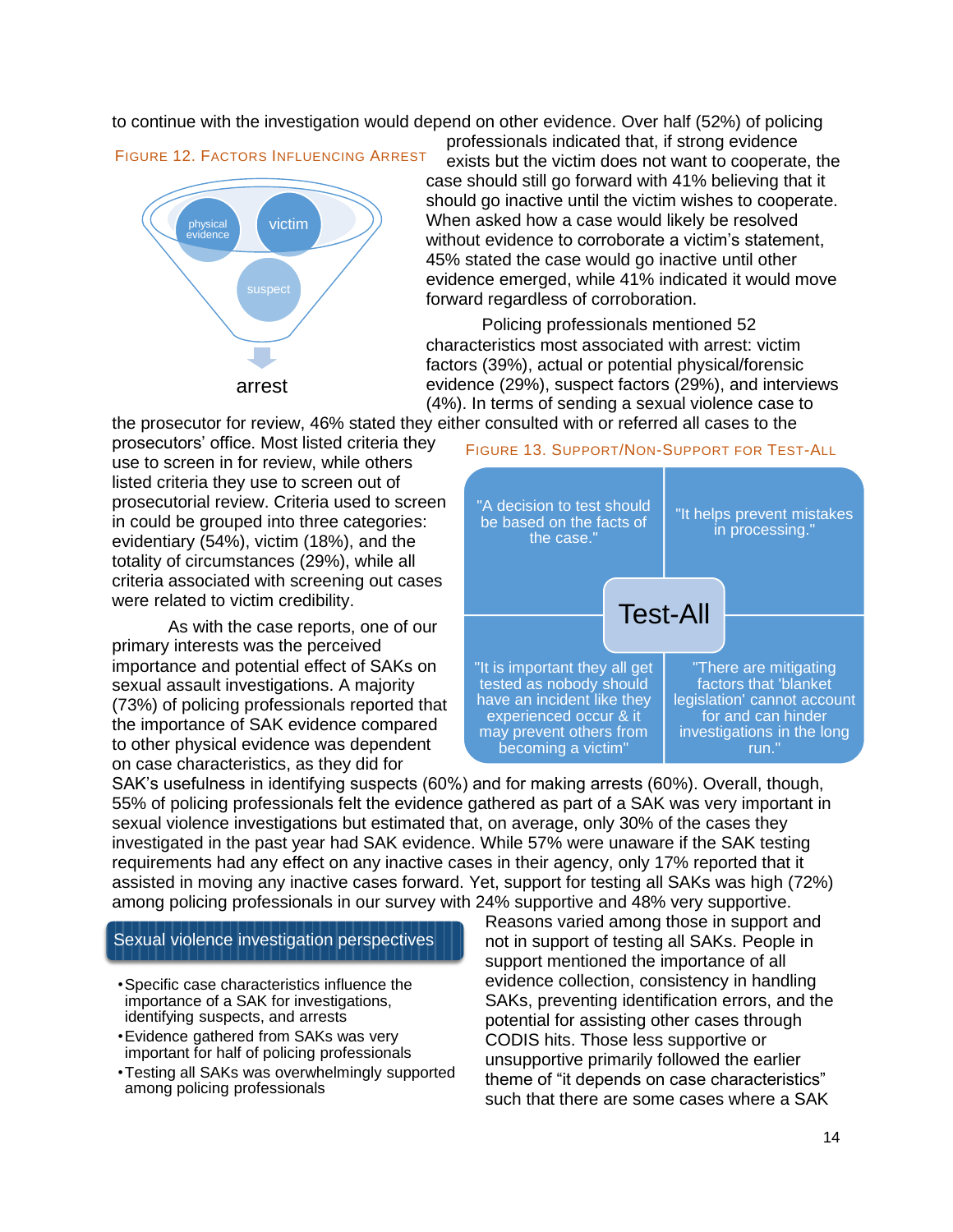would not have much impact on the case and an appropriate use of resources would be to allow the facts of the case to drive the decision to have a SAK tested.

# Study Recommendations

Although this study is considered a baseline analysis of the possible effects of Idaho's SAK testing statute on sexual violence crimes, after analyzing data from the case analysis and policing professionals survey, a handful of early recommendations became clear. We caution that they should be viewed as preliminary since our subsequent studies and analyses may offer more in-depth information that could modify these recommendations. Our recommendations are grouped as follows: victim services response, policing response, and cross-agency response.

**Recommendation #1: Expand all forms of victim services through state funding.**  Victim services provides valuable assistance to survivors of sexual violence in the immediate aftermath of the assault through either direct service within the agency or connecting them to important resources in the community. In addition, victim witness coordinators educate victims about the criminal justice system processes they will encounter and serve as a point of contact as the case moves through the system. Community-based advocates serve victims regardless of their reporting to policing agencies or cooperation with the investigation and provide longterm support beyond the resolution of a criminal case. In prior reports, we have made repeated recommendations for the legislature to fund an expansion of all forms of victim services in Idaho with particular attention to more rural/remote locations and smaller communities. We continue that recommendation here and note that many of our prior and current recommendations are heavily dependent on this expansion of services to victims.

**Recommendation #2: Change Idaho Statute 39-6316 to include victims of sexual violence crimes.** In the wake of trauma, neurobiological responses can make help-seeking difficult for victims and navigating the numerous agencies that they may need to contact can seem overwhelming. Providing supportive services information to victims at the point of reporting is one small step in increasing the likelihood that a victim will receive much needed assistance. The Idaho legislature has already acknowledged this necessary step for other crime victims in 39-6316. Currently, Idaho statute requires policing agencies to provide written information on services only to victims of domestic violence. We recommend the modification of this statute to include victims of sexual violence crimes.

**Recommendation #3: Change Idaho Statute 39-6316 to require connecting victims to services at the time of reporting.** Policing professionals are often crucial partners in connecting victims to services and in this sample that connection occurred relatively infrequently. Making this connection at the time of reporting is much easier when established partnerships between victim services and policing agencies exist. We recommend modification of the 39-6316 to require policing agencies to put victims in touch with these services at the time of reporting and for local and state agencies, such as the Idaho Council on Domestic Violence & Victim Assistance and the Idaho Coalition Against Domestic & Sexual Violence, to assist in developing these partnerships between victim service and policing professionals to meet the needs of survivors.

**Recommendation #4: Fund training for all policing professionals on the effects of trauma on victims and evidence-based practices in responding to sexual violence victims.** Given that officers noted victim credibility issues in 48% of cases, more than one-third of cases where patrol made the first contact with victims, and the potential effect of victim credibility on case clearance, there should be a concerted effort to ensure that all officers, beginning with POST certification, receive training on the neurobiological effects of trauma, rape myths, the societal stigma faced by victims of sexual violence crimes, how these may manifest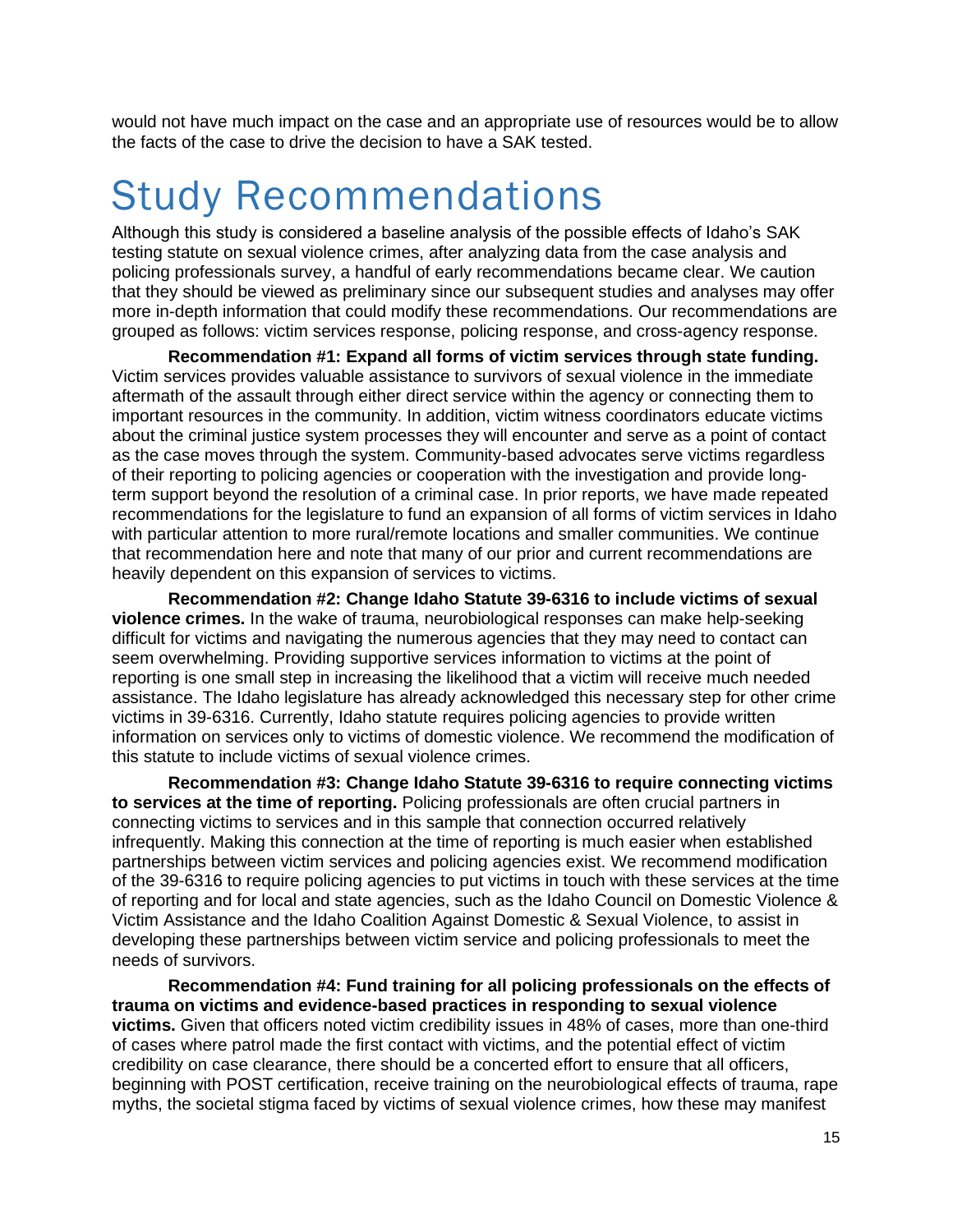themselves in the initial reporting of these crimes, and, most importantly, active strategies they can use in their response. As smaller and more rural agencies have less capacity to send officers to out-of-town trainings, a variety of training modalities and delivery formats should be used to make this training accessible regardless of agency geographic location or size.

**Recommendation #5: Continue to prioritize the testing of sexual assault kits.** While our analysis here of sexual violence crimes across Idaho provided some preliminary results about HB528, solid conclusions cannot yet be made about potential effects of HB528 or the subsequent changes to the SAK statute. However, in our survey, policing professionals were clear in their belief in the importance of SAKs. A majority indicated that forensic evidence was the most critical type of physical evidence in sex crime investigations and over half specifically mentioned SAK evidence as particularly valuable. There was also overwhelming support for the required testing of all SAKs among policing professionals in our survey. Therefore, we recommend the continued prioritization of SAK testing here in Idaho.

**Recommendation #6: Fund a statewide victimization survey modeled on the National Crime Victimization Survey (NCVS).** We reported out many victim, suspect, and crime characteristics among the cases in our study. However, these cases only represent those sexual violence crimes that were reported to policing authorities. Since on average 59%-75% of sex crimes are never reported to policing agencies (Morgan & Truman, 2020), we rely solely on crimes that are reported in understanding what sexual violence crimes "look" like here Idaho. In addition, we have virtually no knowledge about sexual violence victims' experiences, their reasons for reporting or not, or even how much sexual violence is occurring in Idaho. Our only avenue to better understand sexual violence in Idaho, regardless of reporting, is to conduct a statewide victimization study, as has been repeatedly recommended (Growette Bostaph et al, 2015; Growette Bostaph et al, 2020; King et al, 2020). This entails surveying a random sample of households in Idaho about their victimization experiences across all crime types in the past six months. The NCVS has conducted such a study on a national scale since in the late 1960s. Due to small sample sizes in locations like Idaho, they cannot provide us with local data, but their methodology provides a roadmap for a victimization survey to be done here in Idaho (see King et al (2020) for a more in-depth discussion). The State of Idaho should invest in a scientifically rigorous, statewide victimization study following the major tenets of the NCVS.

# Study Conclusions

For the past six years, Idaho has worked to address the issue of untested SAKs across the state, including the passage of HB528 in 2016. This study serves as a baseline analysis of the various characteristics of reported sexual violence crimes in Idaho and the possible effects of the various SAK testing bills on the clearance of sexual assault cases across the state. While these results are preliminary, our analyses did identify shorter clearance times and more documentation of physical injuries after the enactment of HB528. In addition, we found that SAK cases had more photographic evidence in general and specifically of physical injuries than cases without a SAK. However, we did not detect any statistically significant effects of HB528 or of SAKs on sexual assault case investigations or clearances. Yet, that does not mean SAKs and the testing of SAKs are without merit. Our survey of policing professionals provided some context to our results, indicating that SAKs were an important aspect of cases that appear to function, in many instances, as much needed corroboration of victims' statements rather than as a single determiner of case clearance. These results align with other research on police decision-making in sexual assault cases (Campbell et al, 2014). And, required testing of all SAKs was widely supported by the policing professionals in our study.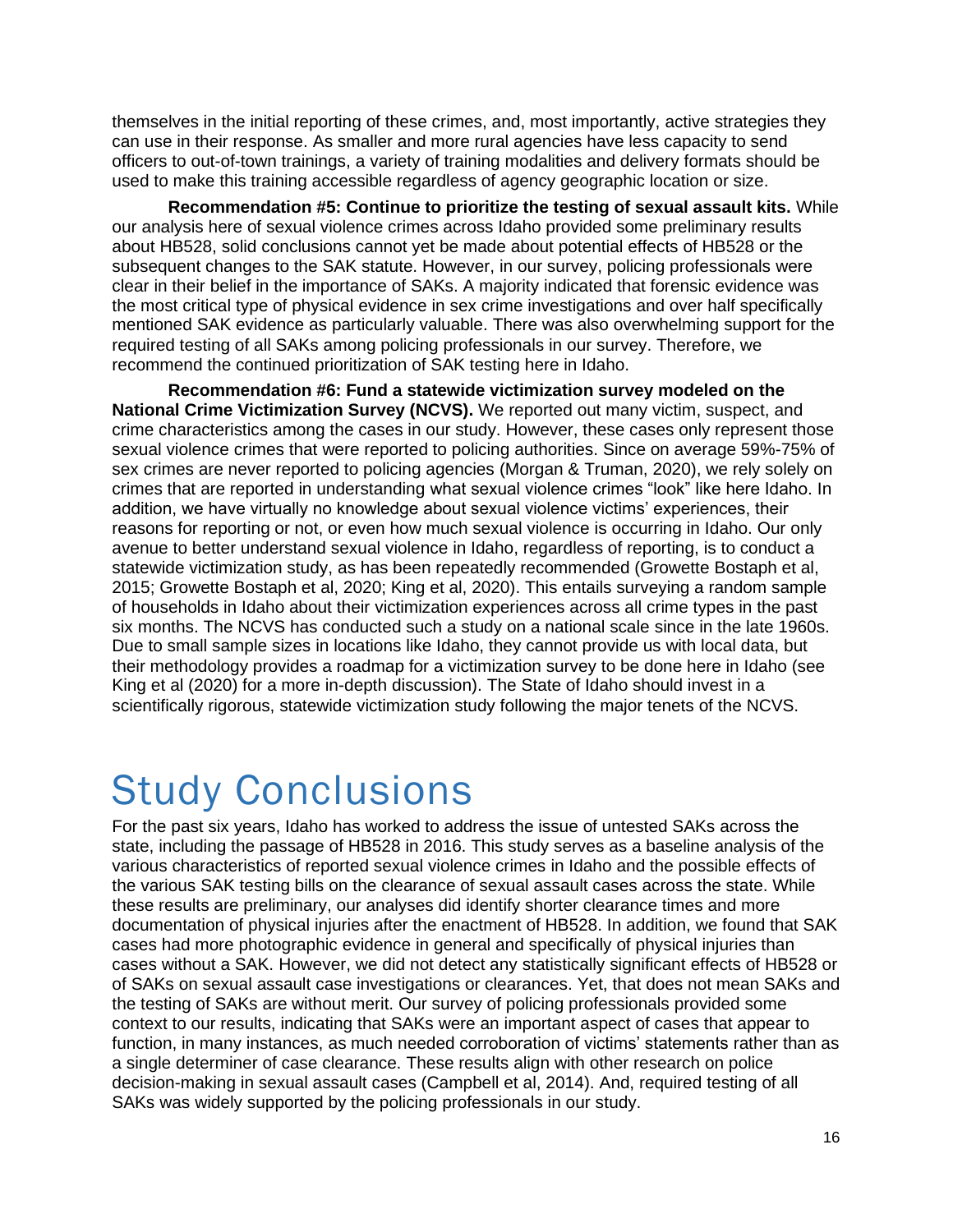We thank all of the policing agencies and policing professionals who participated in this study as well as ISPFS for providing the initial sample population of SAKs. We look forward to our continuing partnership with criminal justice and victim services agencies around the state and their participation in our future studies on the impact of SAK testing legislation and SAKs in order to increase our understanding of about these crimes, those who are victimized by it, and community and criminal justice response to sexual violence.

# References

Burt, M. R. (1980). Cultural myths and supports for rape. *Journal of Personality and Social Psychology, 38*(2)*,* 217-230.

Campbell, B.A. & Wells, W. (2014). *Sexual assault kits in cold cases and follow-up investigations: Practices used in agencies in the United States: A report to the Houston, TX Sexual Assault Kit Action-Research Working Group*. Available at <http://houstonsakresearch.org/resources/documents/testing.pdf>

Campbell, B. A., Menaker, T. A., & King, W. R. (2014). The determination of victim credibility by adult and juvenile sexual assault investigators. *Journal of Criminal Justice, 43*, 29-39. [doi.org/10.1016/j.jcrimjus.2014.12.001](https://doi.org/10.1016/j.jcrimjus.2014.12.001)

Campbell, R., Javorka, M., Sharma, D. B, Gregory, K., Opsommer, M., Schelling, K., & Lu, L. (2020) A state census of unsubmitted sexual assault kits: Comparing forensic DNA testing outcomes by geographic and population density characteristics. *J Forensic Sci, 65*(6), 1820- 1827. doi: 10.1111/1556-4029.14554

Campbell, R., Feeney, H., Fehler-Cabral, Giannina, Shaw, J., & Horsford, S. (2017). The national problem of untested sexual assault kits (SAKs): Scope, causes, and future directions for research, policy, and practice. *Trauma, Violence, & Abuse, 18(4)*, 363-376. doi: 10.1177/1524838015622436

Campbell, R. (2012). The neurobiology of sexual assault. Retrieved from <https://nij.gov/multimedia/presenter/presenter-campbell/pages/welcome.aspx>

Davis, R. C. & Wells, W. (2019). DNA testing in sexual assault cases: When do the benefits outweigh the costs? *Forensic Science International, 299,* 44-48. DOI: [10.1016/j.forsciint.2019.03.031](https://doi.org/10.1016/j.forsciint.2019.03.031)

Growette Bostaph, L. M., King, L. L., Gillespie, L. K., & Goodson, A. (2015). *Crime victims in Idaho: An assessment of needs and services.* Prepared for the Idaho Council on Domestic Violence and Victim Assistance. Boise, ID.

Growette Bostaph, L. M., Jeffries, R., King, L. L., & Gillespie, L. K. (2020). Emerging issues in victimization: The impact of the *Clarke* decision on policing's response to victimization*. Biennial Report on Victimization & Victim Services in Idaho,* 1(1), 1-19. Prepared for the Idaho Council on Domestic Violence and Victim Assistance. Boise, ID.

Kilpatrick, D. (n.d.) *The mental health impact of rape.* Retrieved from: [https://mainweb](https://mainweb-v.musc.edu/vawprevention/research/mentalimpact.shtml)[v.musc.edu/vawprevention/research/mentalimpact.shtml](https://mainweb-v.musc.edu/vawprevention/research/mentalimpact.shtml)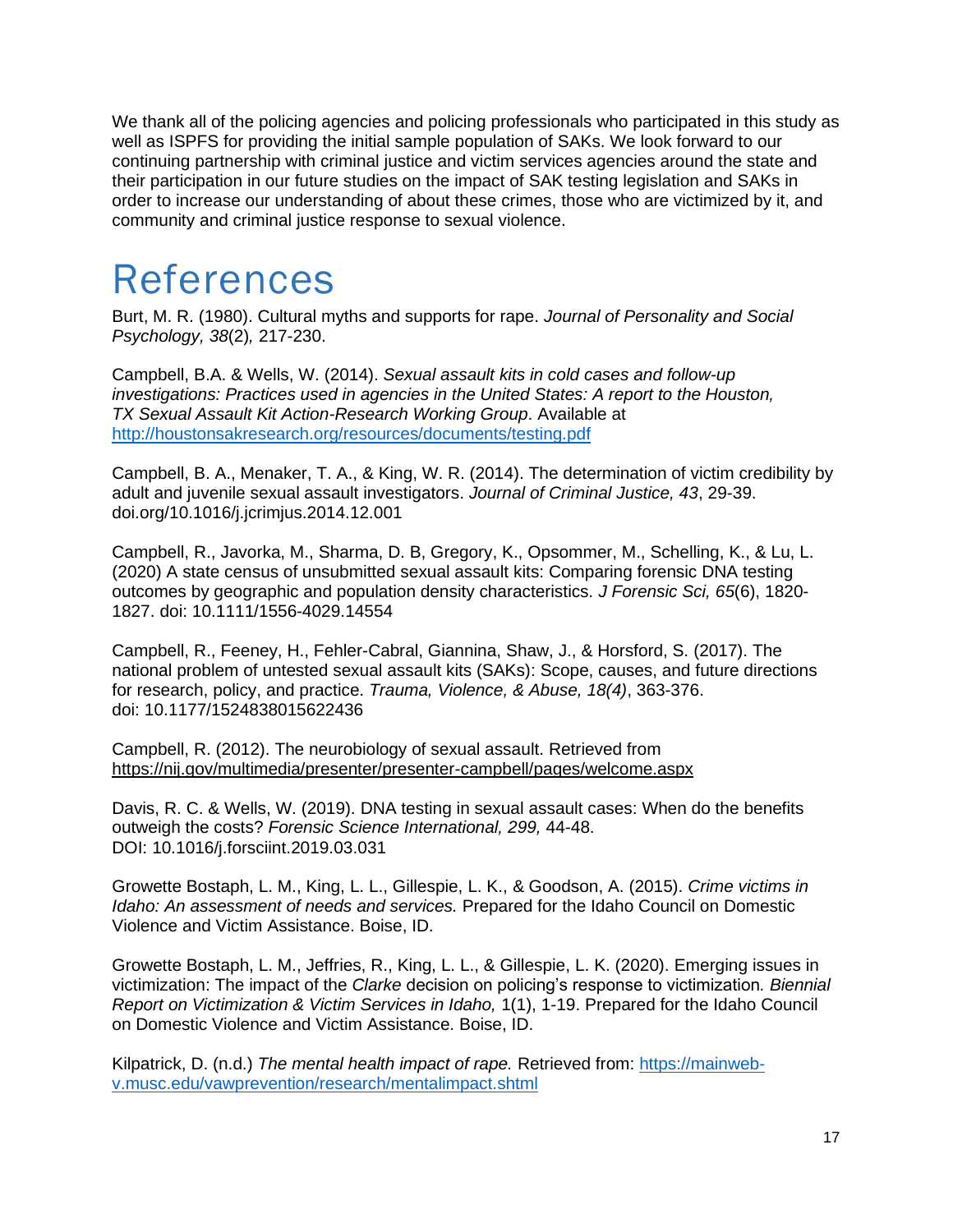Kilpatrick, D.G., Resnick, H.S., Ruggiero, K.J., Conoscenti, M.A., & McCauley, J. (2007). *Drugfacilitated, incapacitated, and forcible rape: A national study*. Charleston, S.C.: National Crime Victims Research & Treatment Center.

King, L.L., Growette Bostaph, L.M., Gillespie, L.K., Wells, J. & Jeffries, R. (2020). Idaho crime victim service provider survey results. *Biennial Report on Victimization & Victim Services in Idaho,* 1(2), 1-21. Prepared for the Idaho Council on Domestic Violence and Victim Assistance. Boise, ID.

Idaho Department of Education (n.d.) *2019 Idaho Youth Risk Behavior Survey. A healthy look at Idaho Youth*. Retrieved from [https://www.sde.idaho.gov/student-engagement/school](https://www.sde.idaho.gov/student-engagement/school-health/files/youth/Youth-Risk-Behavior-Survey-Results-2019.pdf)[health/files/youth/Youth-Risk-Behavior-Survey-Results-2019.pdf](https://www.sde.idaho.gov/student-engagement/school-health/files/youth/Youth-Risk-Behavior-Survey-Results-2019.pdf)

Gammette, M. (2016). *Idaho sexual assault kit survey, 2016*. Retrieved from [https://isp.idaho.gov/forensics/wp](https://isp.idaho.gov/forensics/wp-content/uploads/sites/10/documents/SAK/SAK%20Survey%20Data%202016%20Media%20Release.pdf)[content/uploads/sites/10/documents/SAK/SAK%20Survey%20Data%202016%20Media%20Rel](https://isp.idaho.gov/forensics/wp-content/uploads/sites/10/documents/SAK/SAK%20Survey%20Data%202016%20Media%20Release.pdf) [ease.pdf](https://isp.idaho.gov/forensics/wp-content/uploads/sites/10/documents/SAK/SAK%20Survey%20Data%202016%20Media%20Release.pdf)

Idaho State Legislature (2016). *House Bill 528*. Retrieved from [https://legislature.idaho.gov/wp](https://legislature.idaho.gov/wp-content/uploads/sessioninfo/2020/legislation/H0528.pdf)[content/uploads/sessioninfo/2020/legislation/H0528.pdf](https://legislature.idaho.gov/wp-content/uploads/sessioninfo/2020/legislation/H0528.pdf)

Idaho State Legislature (2017). *House Bill 146*. Retrieved from [https://legislature.idaho.gov/wp](https://legislature.idaho.gov/wp-content/uploads/sessioninfo/2017/legislation/H0146.pdf)[content/uploads/sessioninfo/2017/legislation/H0146.pdf](https://legislature.idaho.gov/wp-content/uploads/sessioninfo/2017/legislation/H0146.pdf)

Idaho State Legislature (2018). *House Bill 429*. Retrieved from [https://legislature.idaho.gov/wp](https://legislature.idaho.gov/wp-content/uploads/sessioninfo/2018/legislation/H0429.pdf)[content/uploads/sessioninfo/2018/legislation/H0429.pdf](https://legislature.idaho.gov/wp-content/uploads/sessioninfo/2018/legislation/H0429.pdf)

Idaho State Legislature (2019). *House Bill 116*. Retrieved from [https://legislature.idaho.gov/wp](https://legislature.idaho.gov/wp-content/uploads/sessioninfo/2019/legislation/H0116.pdf)[content/uploads/sessioninfo/2019/legislation/H0116.pdf](https://legislature.idaho.gov/wp-content/uploads/sessioninfo/2019/legislation/H0116.pdf)

Idaho State Police Forensic Services (2017). *2017 sexual assault kit tracking report*. Retrieved from [https://isp.idaho.gov/forensics/wp](https://isp.idaho.gov/forensics/wp-content/uploads/sites/10/documents/SAK/SAK%20Annual%20Report%20Final%202017.pdf)[content/uploads/sites/10/documents/SAK/SAK%20Annual%20Report%20Final%202017.pdf](https://isp.idaho.gov/forensics/wp-content/uploads/sites/10/documents/SAK/SAK%20Annual%20Report%20Final%202017.pdf)

Idaho State Police Forensic Services (2018). *2018 sexual assault kit tracking report*. Retrieved from [https://isp.idaho.gov/forensics/wp](https://isp.idaho.gov/forensics/wp-content/uploads/sites/10/documents/SAK/IdahoStateSexualAssaultKitLegislativeReportfor2018.pdf)[content/uploads/sites/10/documents/SAK/IdahoStateSexualAssaultKitLegislativeReportfor2018.](https://isp.idaho.gov/forensics/wp-content/uploads/sites/10/documents/SAK/IdahoStateSexualAssaultKitLegislativeReportfor2018.pdf) [pdf](https://isp.idaho.gov/forensics/wp-content/uploads/sites/10/documents/SAK/IdahoStateSexualAssaultKitLegislativeReportfor2018.pdf)

Idaho State Police Forensic Services (2019). *2019 sexual assault kit tracking report*. Retrieved from [https://isp.idaho.gov/forensics/wp-content/uploads/sites/10/Idaho-State-Sexual-Assault-Kit-](https://isp.idaho.gov/forensics/wp-content/uploads/sites/10/Idaho-State-Sexual-Assault-Kit-Legislative-Report-for-2019-4.pdf)[Legislative-Report-for-2019-4.pdf](https://isp.idaho.gov/forensics/wp-content/uploads/sites/10/Idaho-State-Sexual-Assault-Kit-Legislative-Report-for-2019-4.pdf)

Idaho Statistical Analysis Center (2020a). *Crime in Idaho 2019*. Retrieved from <https://nibrs.isp.idaho.gov/CrimeInIdaho/Publication/Active/Crime%20in%20Idaho%202019.pdf>

Idaho Statistical Analysis Center (2020b). Offense distribution report. Retrieved from <https://nibrs.isp.idaho.gov/CrimeInIdaho/Report/CrimeDistributionReport>

King, L.L. (2019). Improving system responses to sexual violence: Testing and tracking sexual assault kits. *Sexual Assault Report*, 23(1), 1-4.